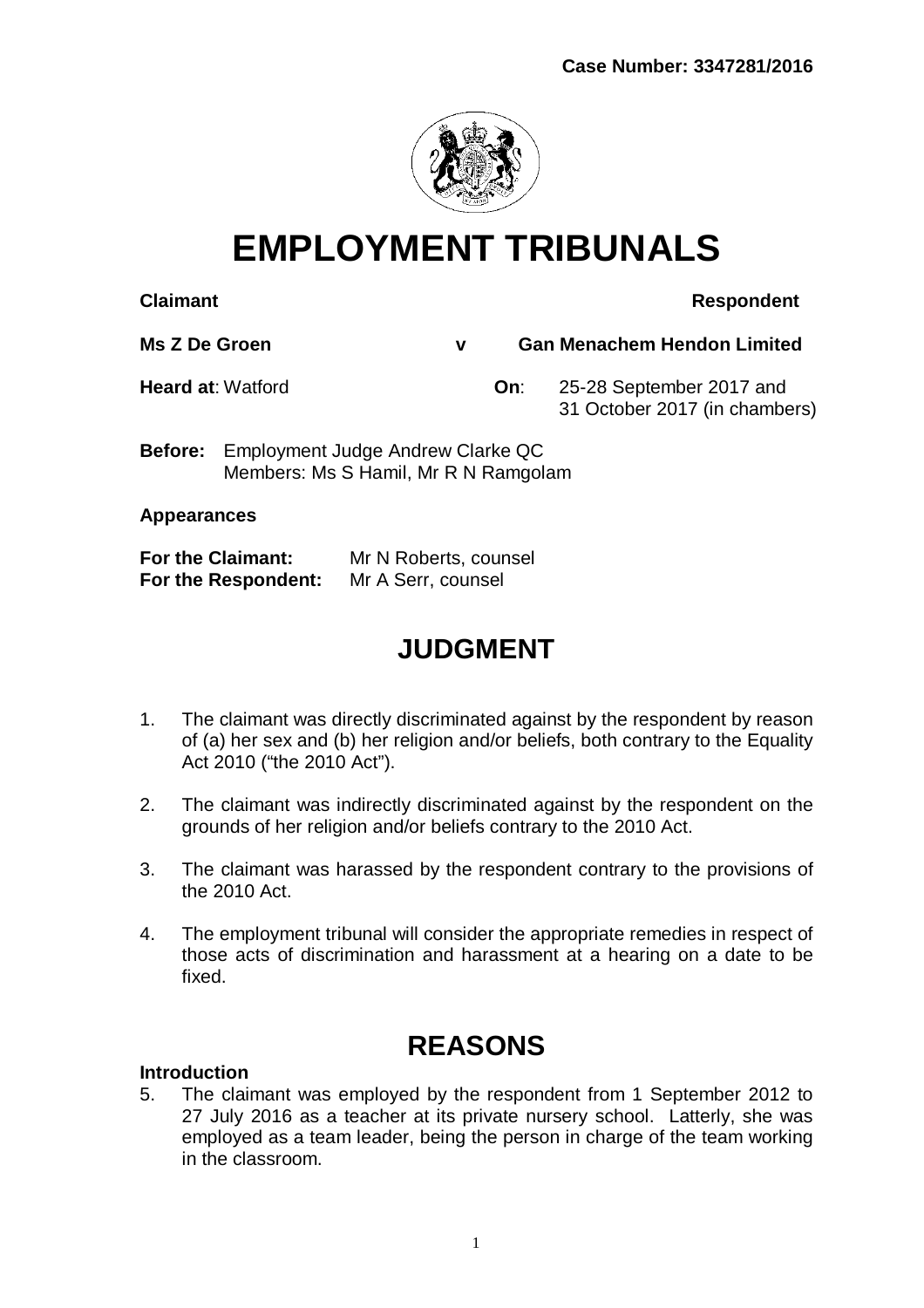- 6. The claimant was dismissed, but has never claimed unfair dismissal. Rather she brought claims in relation to various acts of discrimination said to have arisen in the context of the events which led up to her dismissal.
- 7. The claimant was co-habiting with a man (who was eventually to become her husband) at the time of dismissal. The respondent is an Orthodox Jewish nursery school and maintains that its actions (culminating in dismissal) were motivated by its own and its parents' reactions to the cohabiting of unmarried persons and the consequent unsuitability of the claimant to be a teacher of the children of Orthodox Jews. It is not in dispute that many Orthodox Jews regard co-habitation prior to marriage as being contrary to their faith.
- 8. The original claim form relied upon various acts of direct and indirect discrimination and harassment. The respondent complained of a lack of particularisation. In February 2017 the claimant (now having had the benefit of legal advice) provided what were described as further and better particulars of her claim, but which actually amounted to a comprehensive restatement of her case.
- 9. Those particulars were served immediately prior to a preliminary hearing on 7 February 2017. At that hearing employment Judge Manley made various case management orders. One was for the parties to agree a list of issues to be tried at this hearing. On 20 April 2017 the claimant's solicitors produced the list which was eventually agreed. This hearing was designated as one to deal with liability alone. In the light of our findings it will be necessary for there to be a further hearing to deal with remedies.
- 10. The agreed list of issues carefully describes the various claims, identifying the relevant constituent elements. So far as the indirect discrimination claim is concerned, two Provisions, Criteria or Practices (PCPs) were then relied upon. As noted below, a third was added during the course of the hearing. The list of issues also set out the relevant component parts of the occupational requirement defence found in schedule 9 of the Equality Act 2010 ("the 2010 Act") which is relied upon by the respondent.
- 11. On the first day of this four day hearing the claimant made an application to amend her claim to add claims of victimisation. The employment tribunal heard detailed submissions and ruled on the application. The tribunal's reasoning and conclusions, as announced to the parties, appear as an appendix to these reasons.
- 12. As noted in paragraph 15 of the reasons given in relation to the application to amend, after the tribunal had ruled in the claimant's favour, but subject to the hearing being adjourned, the application to amend was abandoned.
- 13. The tribunal heard from four witnesses. The claimant gave evidence on her own behalf and that evidence was supported by the evidence of her husband, Mr Oz Waknin. The respondent called two witnesses, Mrs Dina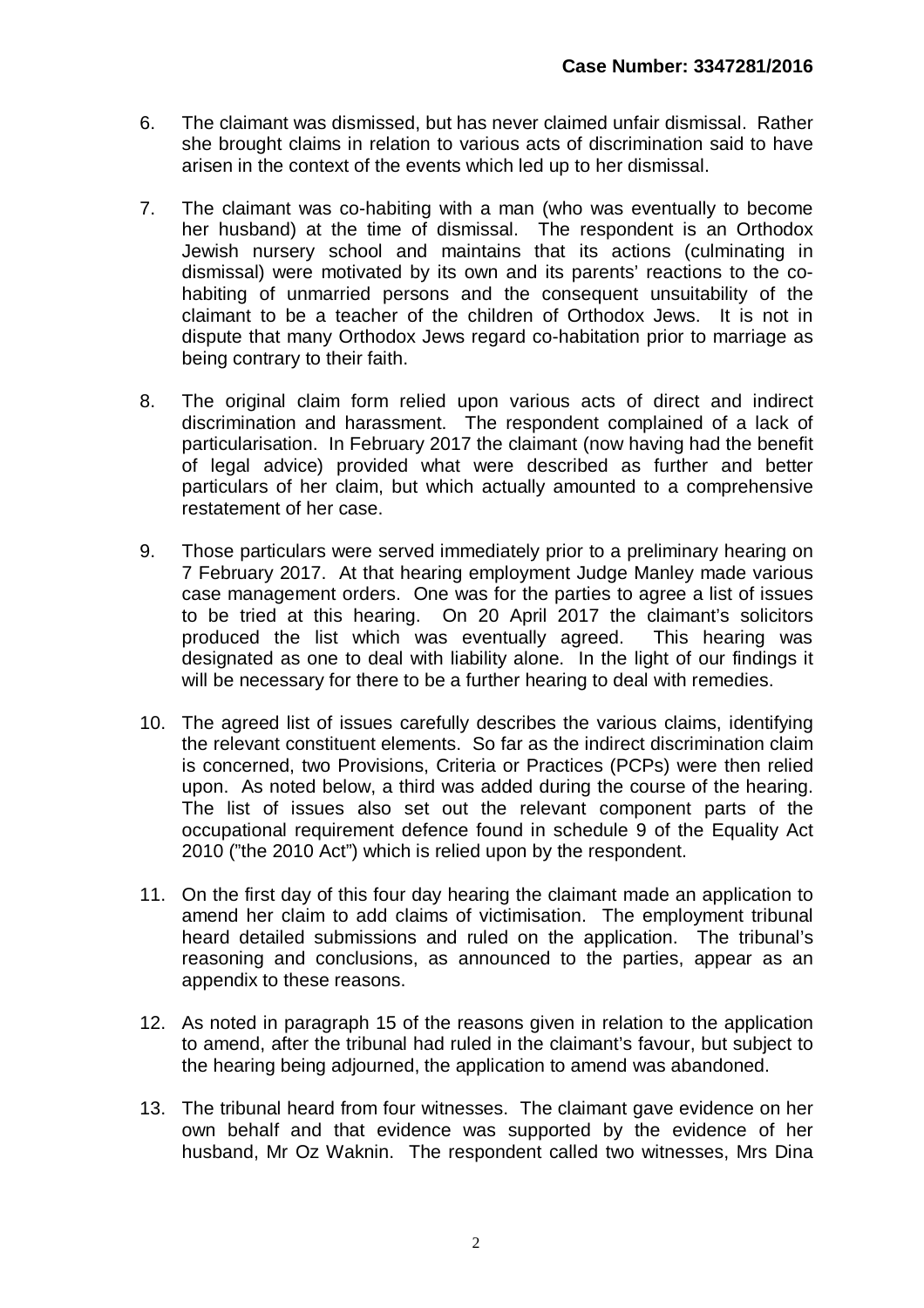Toron (the Managing Director of the respondent) and Mrs Miriam Lieberman (the respondent's Nursery Manager).

#### **Findings of fact**

#### **The claimant and her background**

- 14. The claimant grew up in an ultra-Orthodox Jewish household. She was discontented in her community and moved to Israel when aged 16. She returned to the UK three years later, but she did not wish to return to a fully ultra-Orthodox way of life. She considered herself still to be a practicing Jew, but one who did not rigorously observe all of the practices which might be expected of an ultra-Orthodox Jew. However, she intended to be more Orthodox in her observance than she had been in Israel.
- 15. When she started work with the respondent in September 2012 (some three months after her return to the UK) she was a temporary member of staff. By this time she had resumed some limited contact with her family and it was her mother who introduced her to Mrs Lieberman (a friend of hers) as a prospective employer. She was not living with her family. She had a NVQ level 3 in childcare, but no teaching qualification and no teaching experience.
- 16. When she joined the nursery staff Mrs Lieberman and Mrs Toron both understood that she intended to return (gradually) to the fold of ultra-Orthodoxy. This they considered to be consistent with her desire to teach in an ultra-Orthodox nursery school. In fact, we consider (having heard evidence from the claimant) that the situation was rather more complex and confused. The claimant was then uncertain about herself and her religious beliefs. We accept that she was suffering from low self-esteem and perceived ultra-Orthodoxy as a belief system which had been forced upon her in the past by family and school, which led her to question aspects of it.
- 17. The claimant is now seeing a psychiatrist regularly and, although she declined to provide medical evidence, it was clear from the manner of giving her evidence that she is a vulnerable and disturbed person. She told us that in 2016, whilst employed, she was being helped and advised by a therapist and also by one or more counsellors or advisors. It is clear to us that even by the end of her employment in 2016 she was a vulnerable and disturbed person, although we are unable to assess the severity of her condition (then, or now) with any precision. She was struggling to establish her own set of life values within the spectrum of liberal to ultra-Orthodox Judaism. In particular, she was still trying to come to terms with what she saw as the harsh imposition of the standards of ultra-Orthodox Judaism upon her both at home and at school.
- 18. As the result of her upbringing to age 16, he claimant was fully conversant with the beliefs and practices of ultra-Orthodox Judaism. She understood their importance to the close knit community of which the nursery formed the part. She also understood the concern with which failing to live in accordance with those standards would be met by at least some members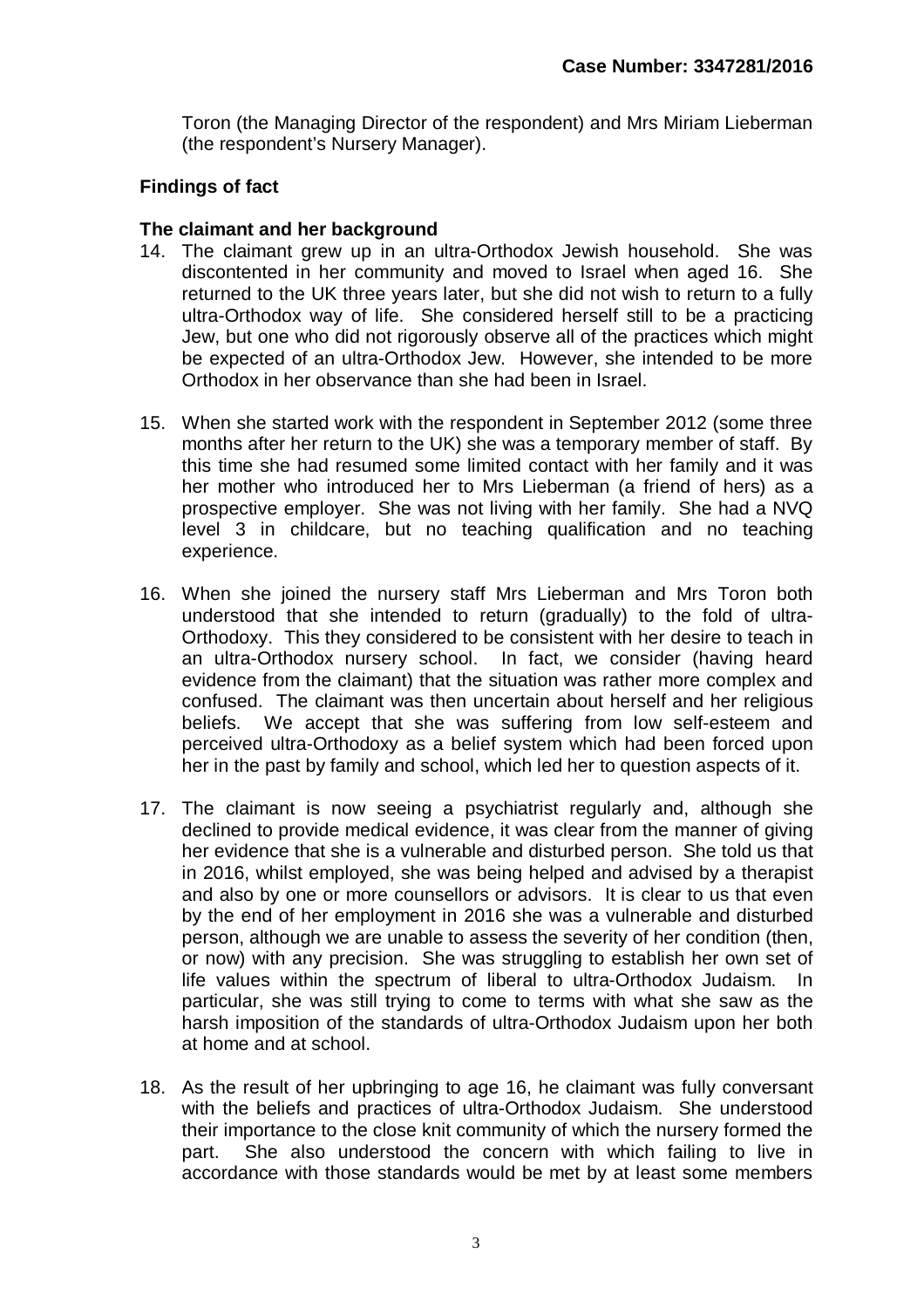of that community and the fact that information (and concerns) about individuals who manifested non-conformism would spread quickly through the community.

- 19. Whilst the claimant understood that some ultra-Orthodox Jews would see co-habitation outside of marriage as being contrary to a fundamental tenet of Jewish law (as they understood it), she did not herself believe this to be so. She believed that she should be perfectly entitled to co-habit if she so chose. She considered that to be part of who she was and not contrary to her belief system, even though she considered herself to be a practising Jew. As was pointed out by both sides in this case, different Jews hold different beliefs. By way of example we were told that ultra-Orthodox Jews believe that all religious festivals must be observed over a period of two days, whilst less Orthodox Jews would observe most festivals only for one day. Some consider co-habiting outside of marriage to be impermissible, others do not.
- 20. In about January 2016 the claimant met the man she was ultimately to marry (in July 2017). Some time prior to 26 May 2016 they began living together. She was aware when she began to live with her (now) husband that it was likely that her co-habiting outside marriage would be seen by some members of the community of which the nursery formed a part as being contrary to their view as to the fundamental principles and practices of Judaism.
- 21. No one has criticised the claimant's performance as a teacher. On the contrary, it is clear that she greatly enjoyed teaching and that the respondent valued her as a very good teacher.

#### **The Nursery**

- 22. The nursery is a private institution owned by one or more of its trustees. One of those trustees is Mr Mendy Freundlich. The nursery is associated with a synagogue and community that carry the name and follow the guidance (on Jewish law and practice) of the Lubavicher Rebbe, a deceased Rabbi. Many (but not all) of its parents come from an ultra-Orthodox Jewish background and send their children to the nursery because it will teach and reflect their community practices and values. However, as the nursery's handbooks make clear, the nursery has pupils whose parents have a range of faiths, practices and backgrounds within the broader Jewish community. Hence, different parents were likely to have different views, beliefs and practices regarding aspects of Jewish law and differing levels of tolerance of those Jews who did not hold the same beliefs, or adopt the same practices as them.
- 23. The nursery is a small school and it is very much over subscribed, having a substantial waiting list for places. It has four classes each with a teacher (or team leader) and two assistants. The team leader is responsible for planning the day and organising the class. The day will include prayers and blessings, looking at and reading from carefully selected books ( for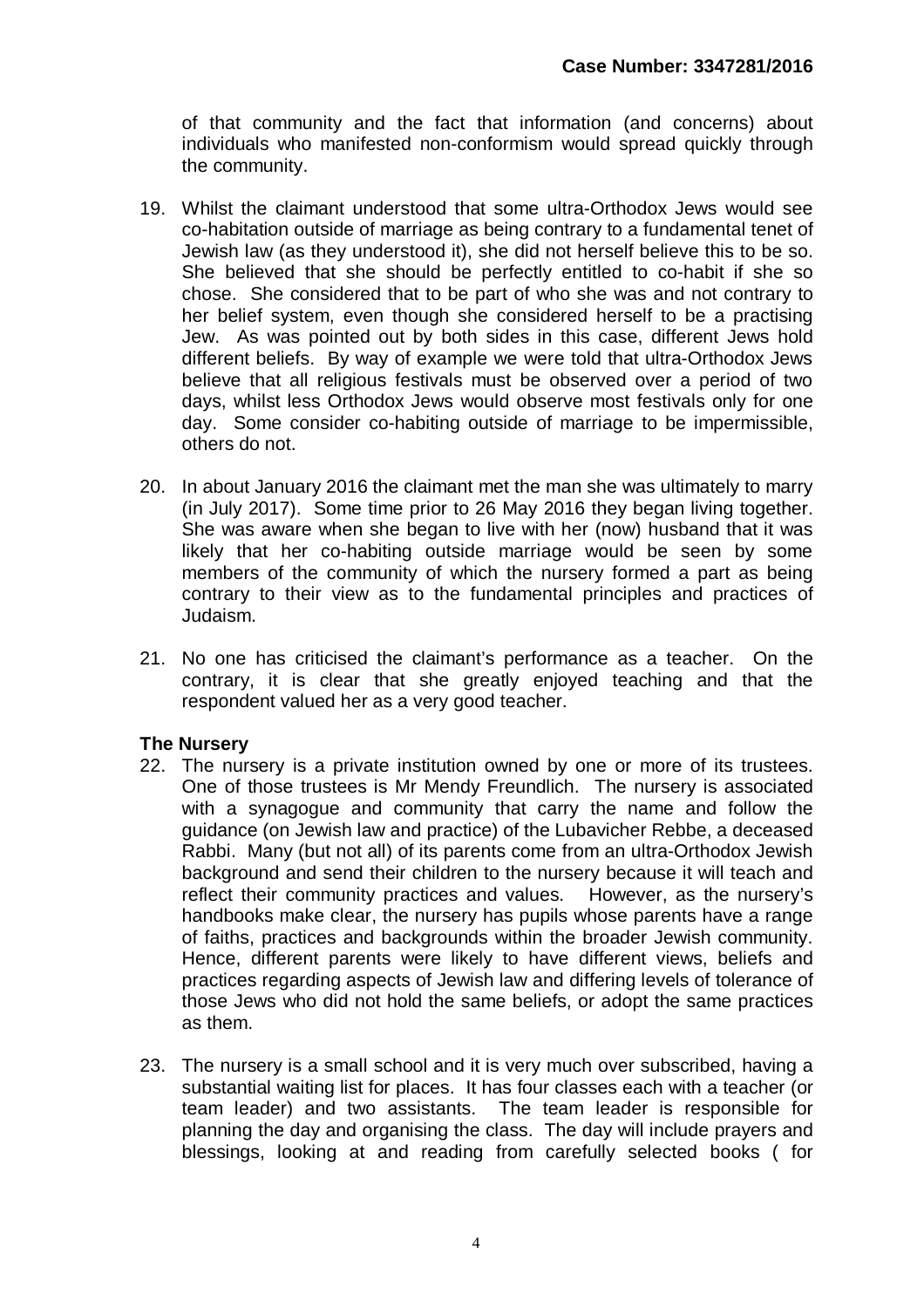example, generally featuring only kosher animals) and studying (by hearing, singing and, perhaps, talking about) that week's passage of the Torah.

- 24. The handbooks makes clear that, in general terms, that part of the ethos of the nursery is the establishment in its children of the principles and practices of ultra-Orthodox Judaism. Both handbooks for teachers and parents and a job description mention the religious nature of the nursery in various places. However, none sets out that all staff must adhere to the beliefs and practices of the ultra-Orthodox community with which the nursery is most closely associated. Indeed, the respondent was at pains to point out that it was open to employing a non-Jew as a teacher provided that they had a sufficient knowledge of the principles of Judaism and adhered to key aspects of its fundamental principles (such as its dress code).
- 25. The lack of a clear statement of requirements and expectations leads to some difficulties which were illustrated in the cross examination of Mrs Toron. The nursery has a clear written policy on staff dress. That policy accords with the modest dress code which members of the community would expect themselves to see worn by women (all current staff are women) in their community. The policy does not state that it applies outside work. Therefore, the question arose as to whether it did and to what extent. That the answer to those questions (and similar questions regarding other religious practices) is somewhat subtle is shown by what happened in relation to the claimant's whatsapp photograph and her being spoken to on the subject of smoking in the vicinity of the school.
- 26. The claimant smoked in the vicinity of the nursery. For many, smoking is considered incompatible with ultra-Orthodox Judaism. She was asked not to do so again and agreed. The request was framed in terms of her not doing it where she might be seen: there was no suggestion that she should not smoke in private.
- 27. Her whatsapp picture was seen by some parents, as she used whatsapp to communicate with them. At least one commented on the fact that she was not dressed in the photograph in the prescribed modest manner to be expected of a member of the community. This was raised with her by the respondent and she changed the photograph. There was no suggestion that she must never dress like that again. In cross examination the claimant agreed that the nursery's behaviour was appropriate and that staff had to be sensitive to the expectations of the community and the fact that whatever she (or any other member of staff) did which might be contrary to ultra-Orthodox practice could, if seen, be fed back as a matter of concern by a parent. She recognised both in relation to dress code and smoking that she should seek to keep her private life private to the extent that it did not accord with the principles and practices of ultra-Orthodoxy.
- 28. The claimant regarded the required approach to such matters as being one of the application of common sense. As we have already noted, the respondent made no attempt, either in print or when speaking to the claimant, to suggest the application of any hard and fast rule, for example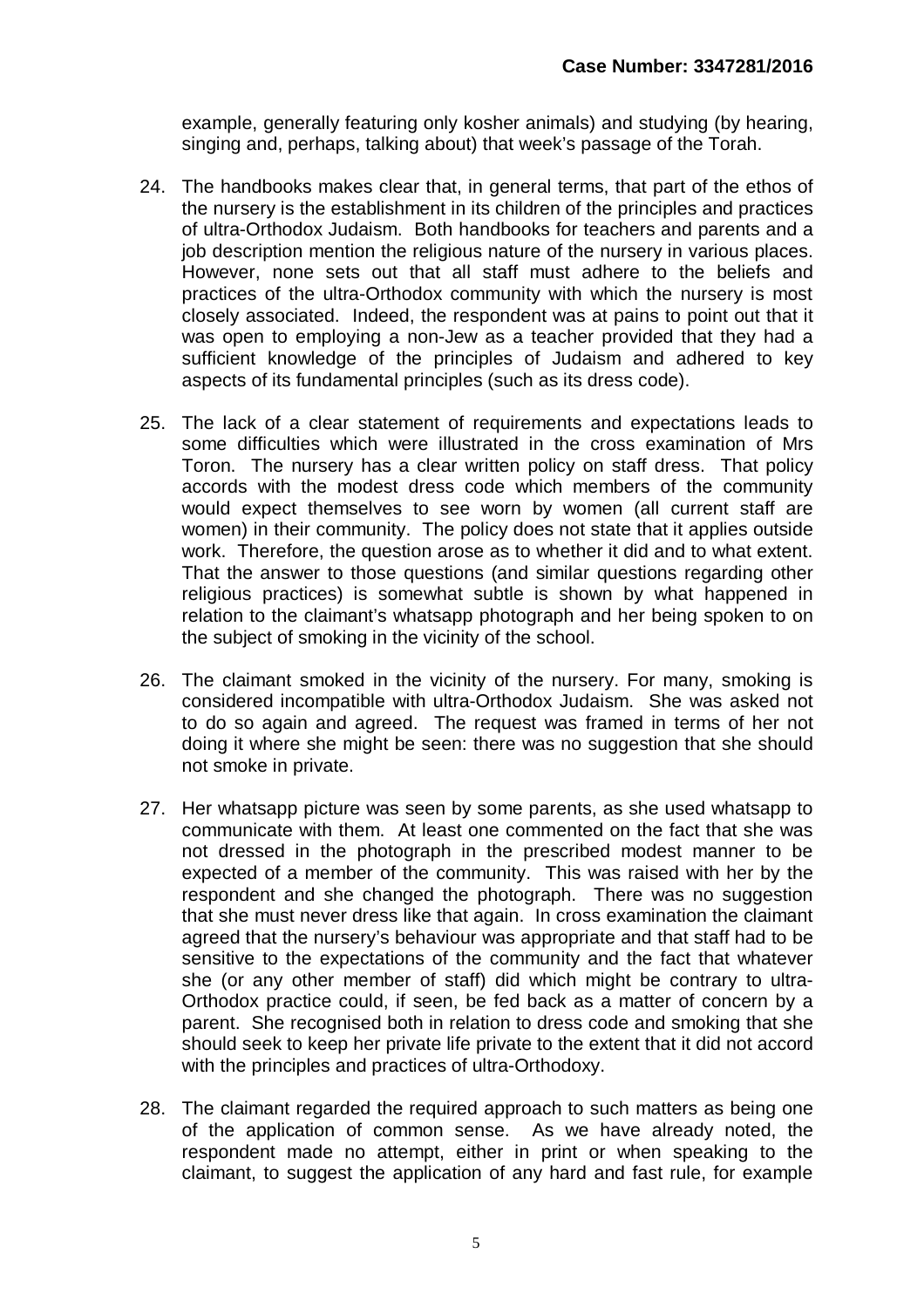about how far away from the school she might be allowed to smoke or on what occasions she might be allowed to dress other than in accordance with the code for teachers.

26. Indeed, Mrs Toron explained the nursery's expectations in realistic terms. She told us that she did not see herself as being a judge in these matters, but that where the standards of teachers (viewed against the norms of the community) were seen to slip, then she would need to address this in a sensible way. She emphasised that she had no wish to prescribe how an individual should behave in private: she herself believed that Jewish law should be followed on all occasions, but whether others followed it to the letter in private was a matter between them and their god.

#### **The Barbeque**

- 27. On 26 May 2016 the claimant attended a barbeque with her boyfriend, with whom she was living in Pimlico. This was to celebrate a Jewish holy day and trustees of the nursery (including Mr Freundlich) and some parents were present. The event was not organised by the nursery and the claimant was invited by friends and not was attending in her capacity as a nursery teacher.
- 28. A number of those present (including some parents) knew that the claimant was living with her boyfriend. She and her boyfriend socialised with them. None of those parents had raised this as a concern with her or with the nursery.
- 29. The claimant introduced Mr Waknin to Mr Freundlich as her boyfriend. Mr Freundlich asked him various questions about himself, including asking where he lived. He replied that "*we live in Pimlico*." Having been brought up in Israel he did not think that making this statement was a matter of any consequence.
- 30. Whether Mr Freundlich told others that the claimant was living with her boyfriend, whether one or other of the claimant or Mr Waknin told others at the barbeque that they lived together, or whether others overheard the conversation with Mr Freundlich, overheard other conversations or were given the information by others who attended the barbeque who knew that the claimant and Mr Waknin were co-habiting, are all matters on which we heard no evidence and can, therefore, reach no conclusion. We have not heard from Mr Freundlich, therefore we do not even know whether he was himself concerned about this incidence of co-habitation before learning of parental concerns.
- 31. The claimant and Mr Waknin certainly made no secret of their relationship either at the barbeque or more generally. Equally, they made no secret of their living together. It was clear from the claimant's evidence that she was extremely happy to think that she had entered into what she believed was to be a long term relationship, was proud of her boyfriend and quite possibly told others that they were living together.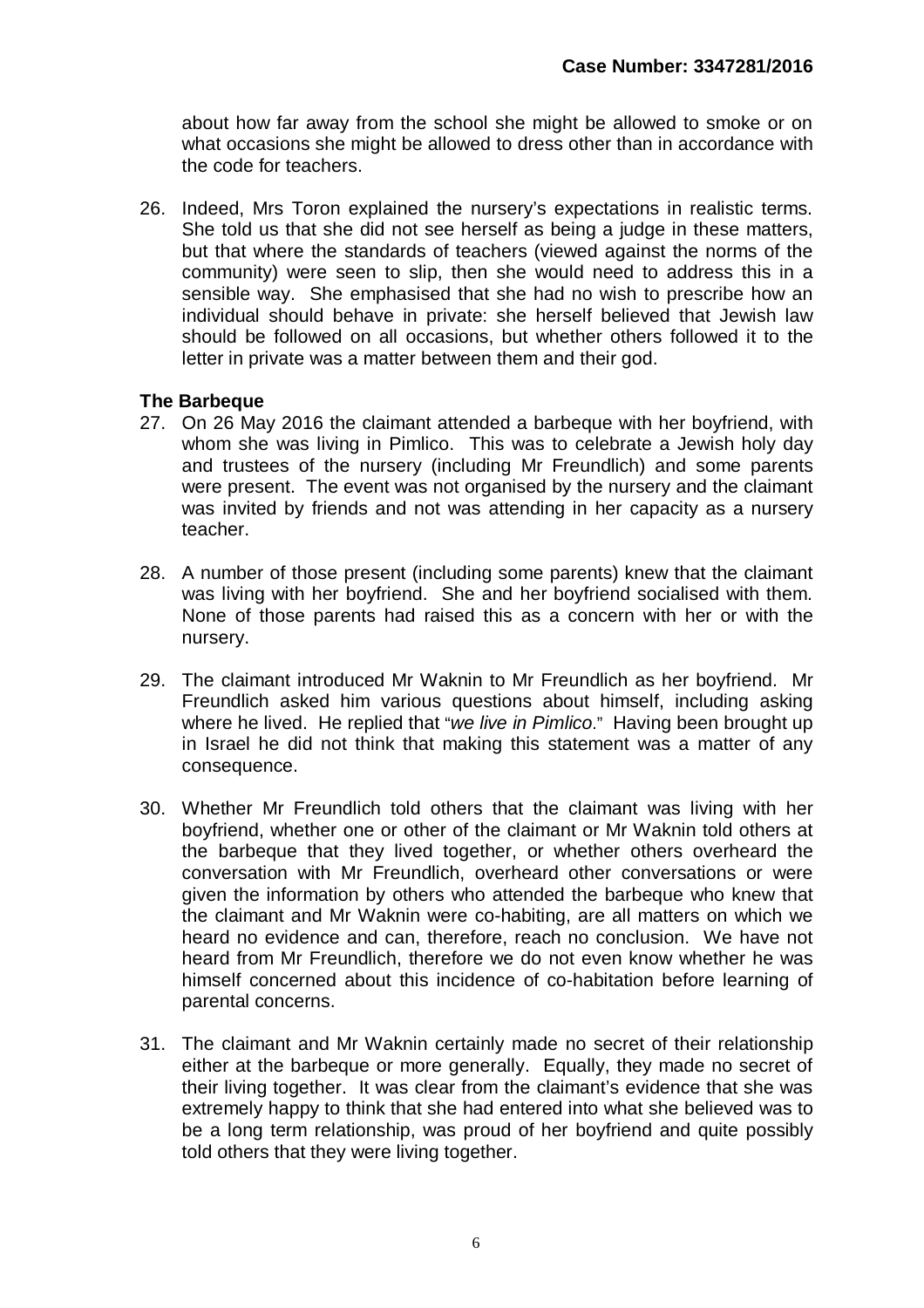#### **26 May to 27 June 2016**

- 32. The claimant continued to work at the nursery as before during this period. No one spoke to her about the information regarding co-habitation given to Mr Freundlich (and perhaps others) at the barbeque.
- 33. At some point in time during this period one, or possibly two, parents spoke to someone at the nursery about the fact that the claimant and her boyfriend were living together, as had been revealed at the barbeque. We do not know who those people were, or what they said. The respondent declined to name them and despite careful cross examination, exactly what they said remained unclear. Subsequently, but again we do not know when, one parent suggested that they might not allow their child to return to the nursery the following year if he or she was to be taught by the claimant. In total the respondent referred to complaints by "four or five parents", but their identity and the timing and content of what they said was unclear, save as set out above.
- 34. In this context it is important to note that Mrs Toron was at pains to point out that some parents complain about matters which many others might regard as trivial. For example, they complain when a child has not eaten all of his or her food, or is thought not to have been given a long enough sleep during the day. All such matters are then discussed with the teacher concerned. The matter is then discussed with the parents. There are some serial complainers.
- 35. Without knowing who complained, in what terms and when, it has been impossible for the claimant to suggest (for example) that the particular parents concerned were among those who constantly raised matters, but did not press them thereafter, or that the parent who had threatened to withdraw his or her child had made similar (or other) threats in the past, but never carried them through.

#### **Meeting of 27 June 2016**

- 36. The claimant was asked to attend a meeting on that day with Mrs Toron and Mrs Lieberman. The first she knew of this intended meeting was when she was approached in her classroom. She went straight down to the meeting, which took place in the staff room. That room was regularly used for meetings, but they would be interrupted as people came in to get things. This would happen even if a "do not disturb" notice was on the door, which it was not for this meeting.
- 37. There is considerable dispute about precisely what was said at the meeting, but none about its broad themes. Its initial subject matter was the claimant's statement at the barbeque about living together with her boyfriend. Initially the claimant denied having made such a statement, but then accepted that such a statement had been made. It was clear to her that she was in trouble and soon became very upset and tearful. She said that her "*big mouth*" had got her into trouble. We note that the accusation put to the claimant was that she had made the statement, whereas the evidence to us was that it was her boyfriend.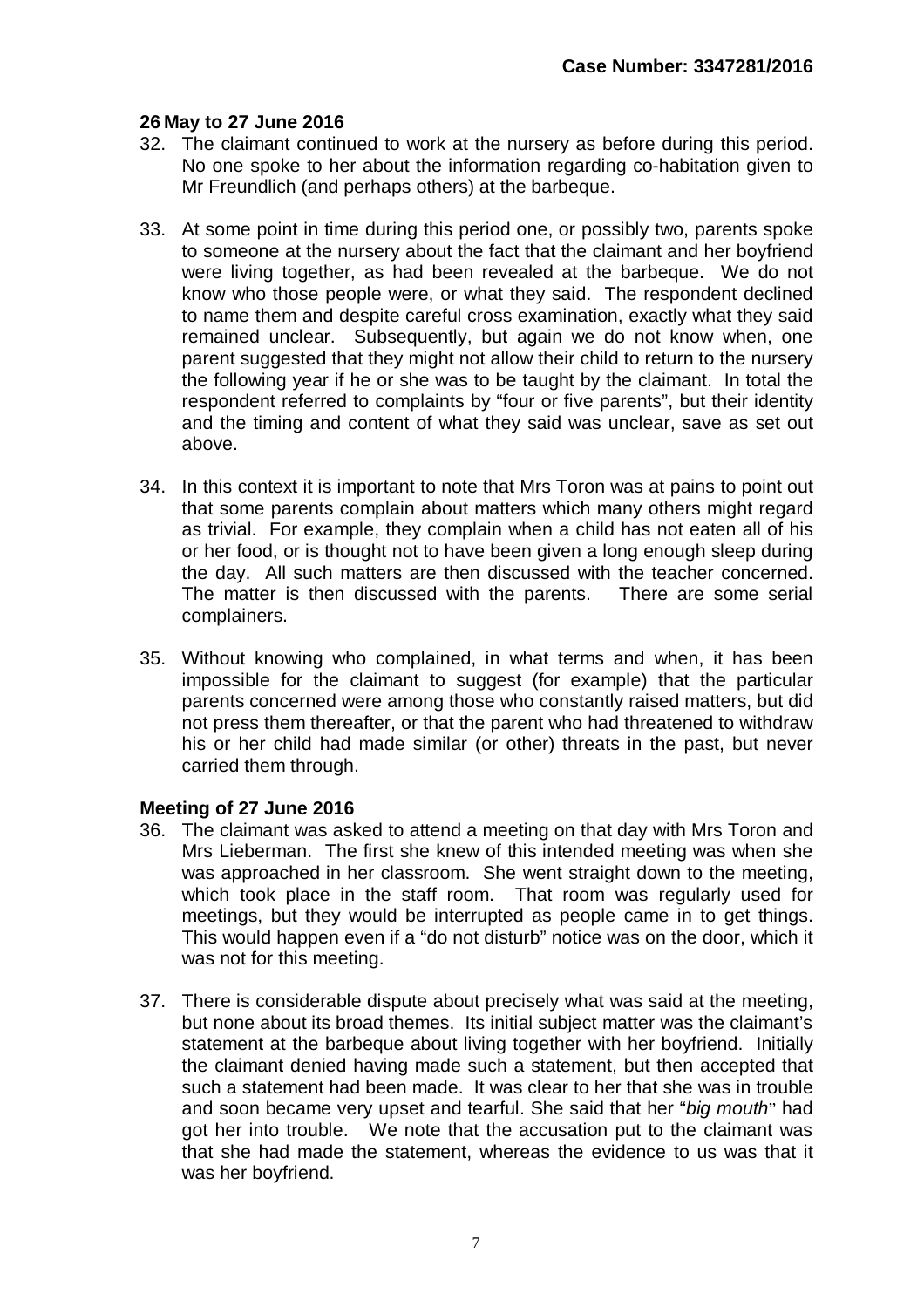- 38. Mrs Toron and Mrs Lieberman both told us this was intended to be a friendly meeting to explore how the problem, as they saw it, might be resolved. What is clear to us is that they had given little or no thought to how such a resolution might be achieved. In their evidence they both talked, but in very vague terms, about the possibility of changing the claimant's duties. They speculated that they might have been able to adiust her duties as a team leader, or to have her revert to being an assistant, but they had not even begun to think this through before the meeting commenced and had no concrete proposals in mind.
- 39. It was initially unclear to us what the purpose of the meeting was. That either the claimant, or Mr Waknin, had told Mr Freundlich at the barbeque that they were living together was, so far as they were concerned, already clearly established. Having heard from both of them, we concluded that the intention of Mrs Toron and Mrs Lieberman was to discuss the matter of cohabitation with the claimant and see what happened.
- 40. No doubt because the respondent had not planned the meeting, or worked out what they wanted to achieve, it quickly moved to being an unfocussed discussion of the claimant's personal life. Having heard from all three of those present and having looked both at the very brief note produced by Mrs Toron and Mrs Lieberman on 29 June and at the contemporaneous documents from both sides produced in the short period up to the claimant's dismissal, we conclude as follows:
	- 40.1 The meeting lasted for well over an hour. The conversation about whether the claimant had said something at the barbeque lasted for a very few moments at the start.
	- 40.2 What followed felt to the claimant to be an echo the kind of comments and criticisms that she had been subjected to at home and at school before she left for Israel and profoundly upset her.
	- 40.3 The constantly recurring themes of what was said to the claimant throughout the majority of the conversation were that living with a man to whom you were not married was wrong, that having children outside wedlock was wrong (and that the claimant would be dismissed if this happened), that the claimant was already 23 and time was passing for her to have children, that if the claimant had a problem with the idea of marriage she should seek counselling and that Mrs Toron and Mrs Lieberman understood that the claimant had had problems (of an unspecified kind, but which reflected badly upon her) during her time in Israel.
	- 40.4 We have no doubt that Mrs Toron and Mrs Lieberman were sincere in what they said and that what they said echoed their own beliefs. We also have no doubt that they appreciated just how extremely upset the claimant was by this conversation. She revealed to them (very unwillingly, but feeling that she must given their persistent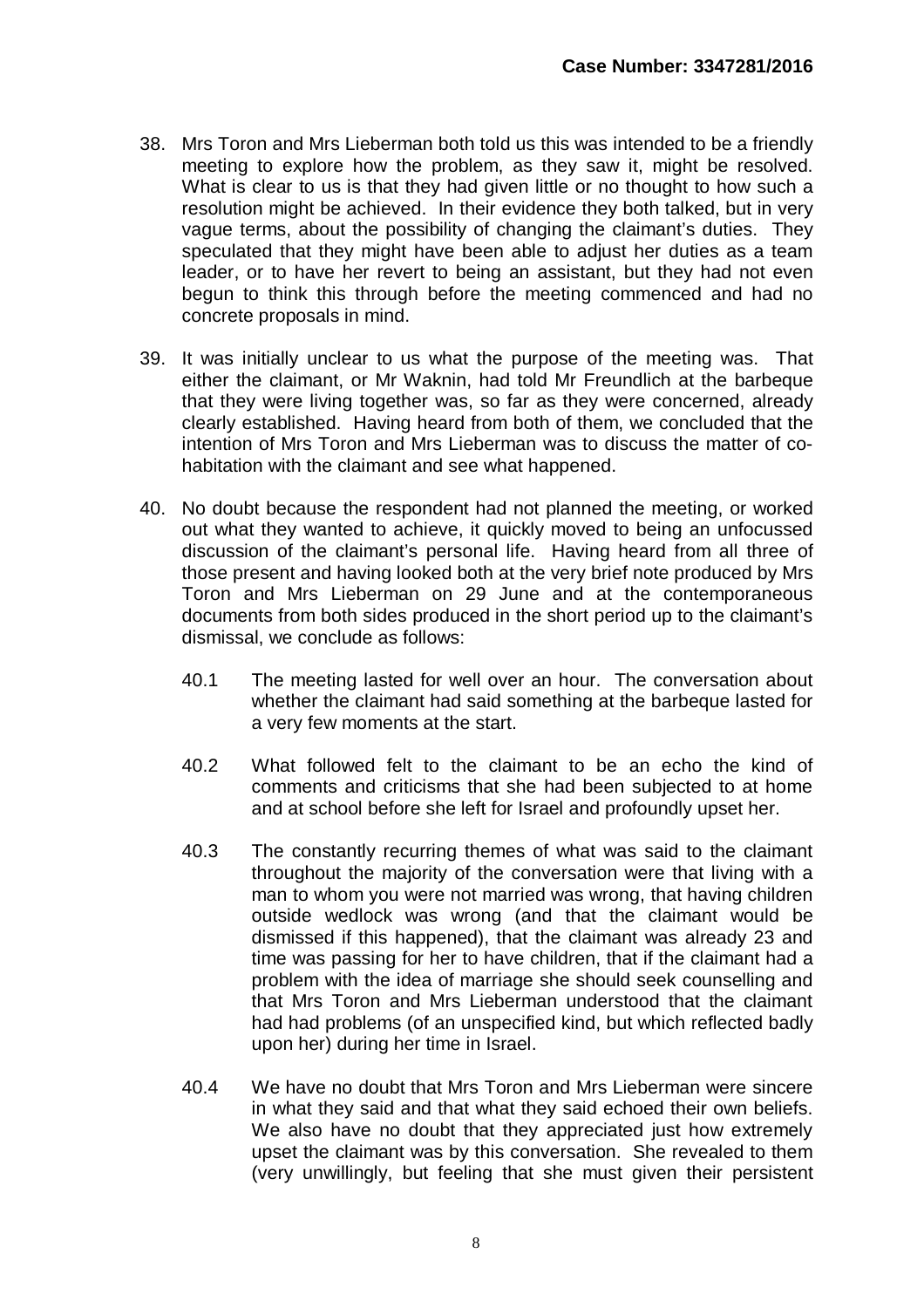questioning) that she was concerned about marriage and commitment and was already seeking counselling. We accept that Mrs Lieberman was herself very upset and made this clear.

- 40.5 There is some dispute as to whether the respondent suggested in this meeting that one way out of the problem was for the claimant to tell them that she was not living with Mr Waknin, knowing full well that she was. The respondent disputed this. However, it features in the documents summarising the reasons for the termination of her employment (as we shall explain below) and the original notice of appearance. Hence, for some considerable time it was part of the respondent's own case. However, the claimant did not give evidence of it being said. We consider that Mrs Toron and Mrs Lieberman did deliberately indicate at the meeting that this might provide an acceptable solution to the problem. However, the claimant failed to understand that this is what the respondent wanted because lying is contrary to Orthodox Jewish beliefs (and her own beliefs) and she simply did not expect either of those two ladies to be asking her to lie. The fact remains that they were.
- 40.6 After the meeting ended the claimant was in a very tearful and distressed state. She retreated to the toilets and remained tearful throughout the day. The effect on her of the meeting was profound: she felt that she should not have been subjected to such a meeting by her employer and was determined that it should not happen again. She only continued with her employment after the meeting because she loved working with the children.
- 41. Mrs Toron and Mrs Lieberman both told us that they considered the meeting to have been a success, because an amicable way forward seemed possible. Save in the vaguest terms, what that might have consisted of had not been considered by them, other than in terms of the claimant telling them that she was not living with her boyfriend. There was no other discussion of what the solution might be at the meeting. The claimant did not pick up on the suggestion that she should lie. The respondent did not consider with her how her duties might be adapted to make her continued employment (and continued co-habitation) acceptable.
- 42. We are satisfied that Mrs Toron and Mrs Lieberman behaved in this meeting, as was suggested in evidence, as a rather overbearing mother and elder sister. They were dispensing wisdom (and some sympathy) as they saw it. However, in reality they were seeking to impress upon the claimant (and, if they could, impose upon her) their system of beliefs. They would not have so behaved towards a male teacher. Both accepted that had they attempted to do so, they would have expected a man to have got up and walked out shortly after the meeting started. Furthermore, they accepted that certain questions and comments would not have been asked of, or made to, a man.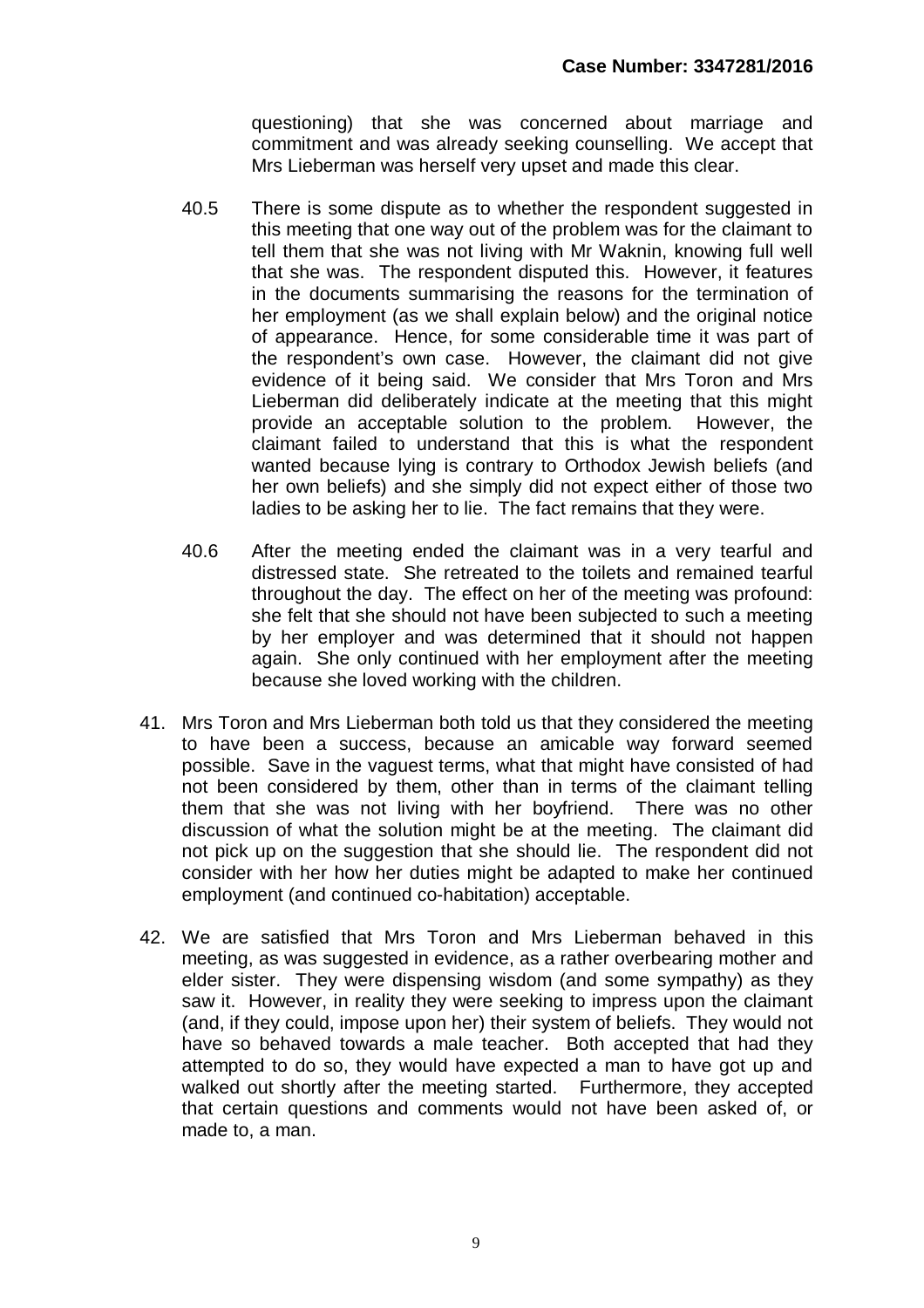#### **29 June Meeting**

- 43. As Mrs Toron was not at work on 28 June, the 29 June was the first opportunity for the claimant to speak to the two ladies. She was very nervous and shaking, but she told them that she wanted a written apology and a promise that she would not be harassed in that way again. She said that she had taken some legal advice and she referred to the possibility of an employment tribunal claim for discrimination if matters could not be resolved by way of an apology.
- 44. Mrs Toron and Mrs Lieberman referred to the claimant as being threatening and aggressive at this very short meeting. We do not consider that she displayed either characteristic, but she was clear and firm. The two ladies were disappointed in what they saw as a change of attitude and they cut short the meeting. They told us that they no longer saw an amicable solution as being possible. Of course, they had no such solution in mind (save in the most general terms) other than the claimant stating that she no longer lived with her boyfriend.
- 45. The two ladies did not apologise. Instead, they said that they told the claimant that they should not have been so nice to the claimant at the previous meeting and made clear to her that they considered they had sufficient "*ammunition*" to deal with any claim that she might bring. The respondent had previously taken advice from DAS (to whose HR service the respondent subscribed) and had been told that they could commence disciplinary proceedings on the basis of what had happened at the barbeque.

#### **The letter of 30 June**

- 46. The respondent's response to the request for an apology was to send a letter commencing disciplinary proceedings. It was written by DAS, but following instructions from someone, who is not clear, on behalf of the respondent and the respondent approved the contents and handed it to the claimant.
- 47. The letter is rather confused. The allegations against the claimant are described as "*an act of SOSR (some other substantial reason)*". The allegations relied upon are said to be acting in contravention of the nursery's ethos and religious beliefs, damaging the nursery's reputation and risking loss of income by parents withdrawing children. It was said that attempts had been made to deal with the matter informally, that the claimant had never been asked about her personal life, that in alleging that this had been done she was manipulating the facts and that she had closed off any avenue of informal resolution. In fact, she had been asked about her personal life and the closing off of any possibility of informal resolution was a decision taken by the respondent. The claimant was invited to a disciplinary hearing on 5 July.
- 48. The impression created by the letter was that it had already been found that the claimant had misrepresented the meeting on 27 June. She had not done so. However, more importantly, the only matter which really needed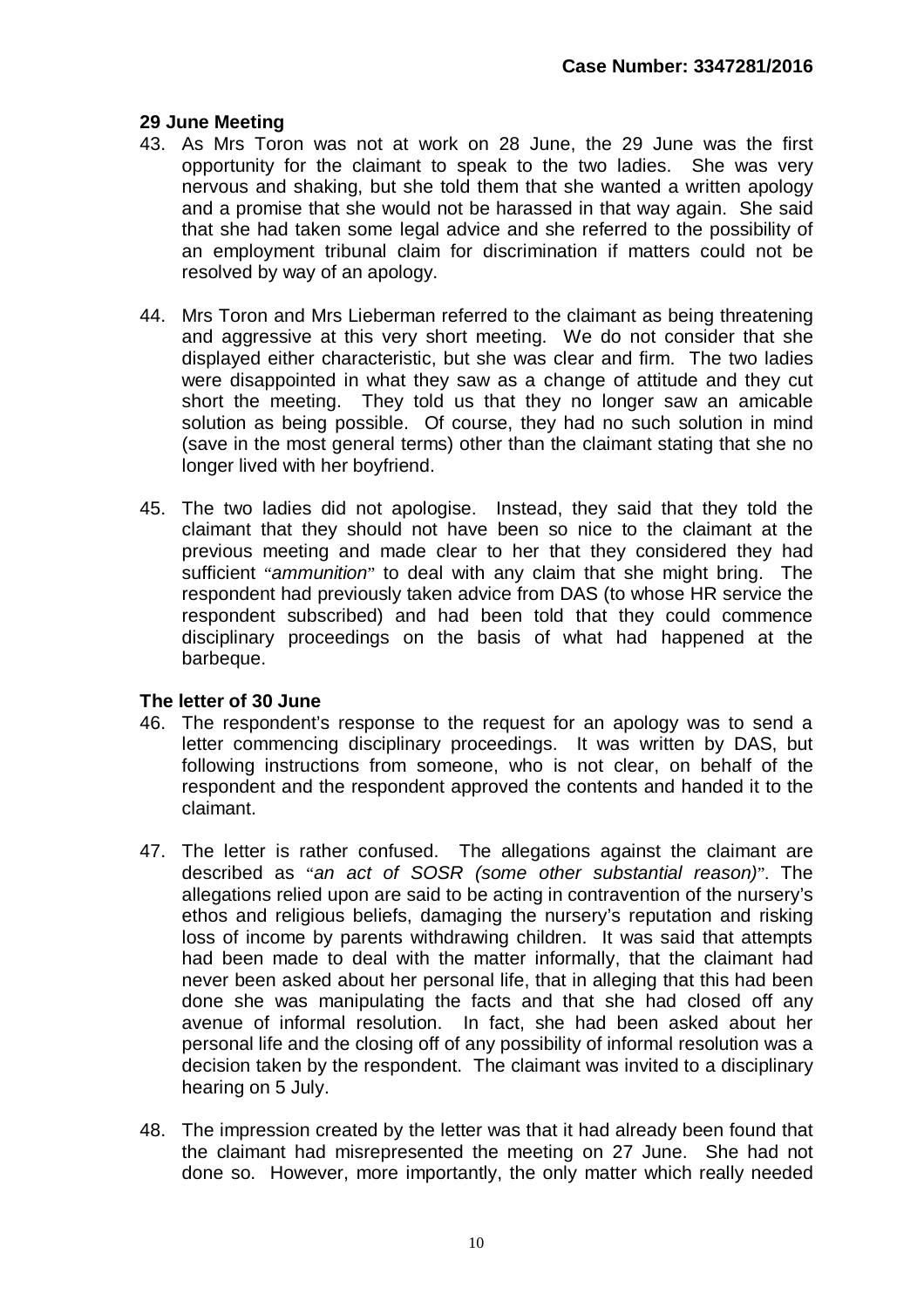investigation was how a sensible solution might be found, but neither the respondent (nor DAS) was not addressing its mind to that. The hearing on 5 July should sensibly have been focussed on that. We note that a written statement from Mrs Toron which accompanied the letter did refer to finding a solution, but (save for the suggestion that the claimant should lie) none had been put forward and none was subsequently put forward.

#### **The period to dismissal**

- 49. The claimant asked to be given more time and the meeting was postponed to 12 July. The claimant continued working until signed off from 11 July (to 24 July) with stress by a fit note of that date. The hearing was again postponed to 25 July.
- 50. The claimant sent written comments on the allegations against her to DAS by an email of 11 July. She gave an account of the material events which we consider to be broadly accurate.

#### **The dismissal**

- 51. The claimant's dismissal followed a hearing by a "disciplinary panel" in her absence on 26 July. In fact, the panel consisted of Charlotte Rhodes of DAS. She made a written report to the respondent. The respondent adopted that report and dismissed the claimant based upon its conclusions.
- 52. Mrs Toron told us that she read the report before endorsing it. However, having been shown various passages from the report in cross examination she suggested that her reading had been rather cursory. Both she and Mrs Lieberman struggled to explain how several of its conclusions could be justified on the basis of the facts as they claimed them to be.
- 53. In particular the report states that the solution proposed at 27 June meeting was that:

"[the claimant] needed to confirm that she was no longer living with her boyfriend in order that they could tell parents or anyone concerned that this was what they were informed by [the claimant]. Again they made it clear that "what she did in private was of no concern to the nursery". Both staff, Mrs Lieberman and Mrs Toron were happy with this as a sensible and positive outcome even though in effect they were allowing her/asking her to "lie" to them they understood this was none of their business."

- 54. In cross examination the hypocrisy of encouraging the claimant to lie (a breach of a fundamental tenet of Judaism) in order to cover up her breach of what was (according to the respondent) a further fundamental tenet of Judaism was explored. No satisfactory answer was provided.
- 55. The reports suggested that the claimant's account of the meeting in her email was contradictory (it was not) and inaccurate (we find it was accurate). The report concluded, inter alia, that the claimant was not a reliable and truthful witness and that she was seeking "*to manipulate a case against her employer rather than address the relevant issues.*" In addition to her alleged lies, the fact of her becoming ill only just before the hearing and her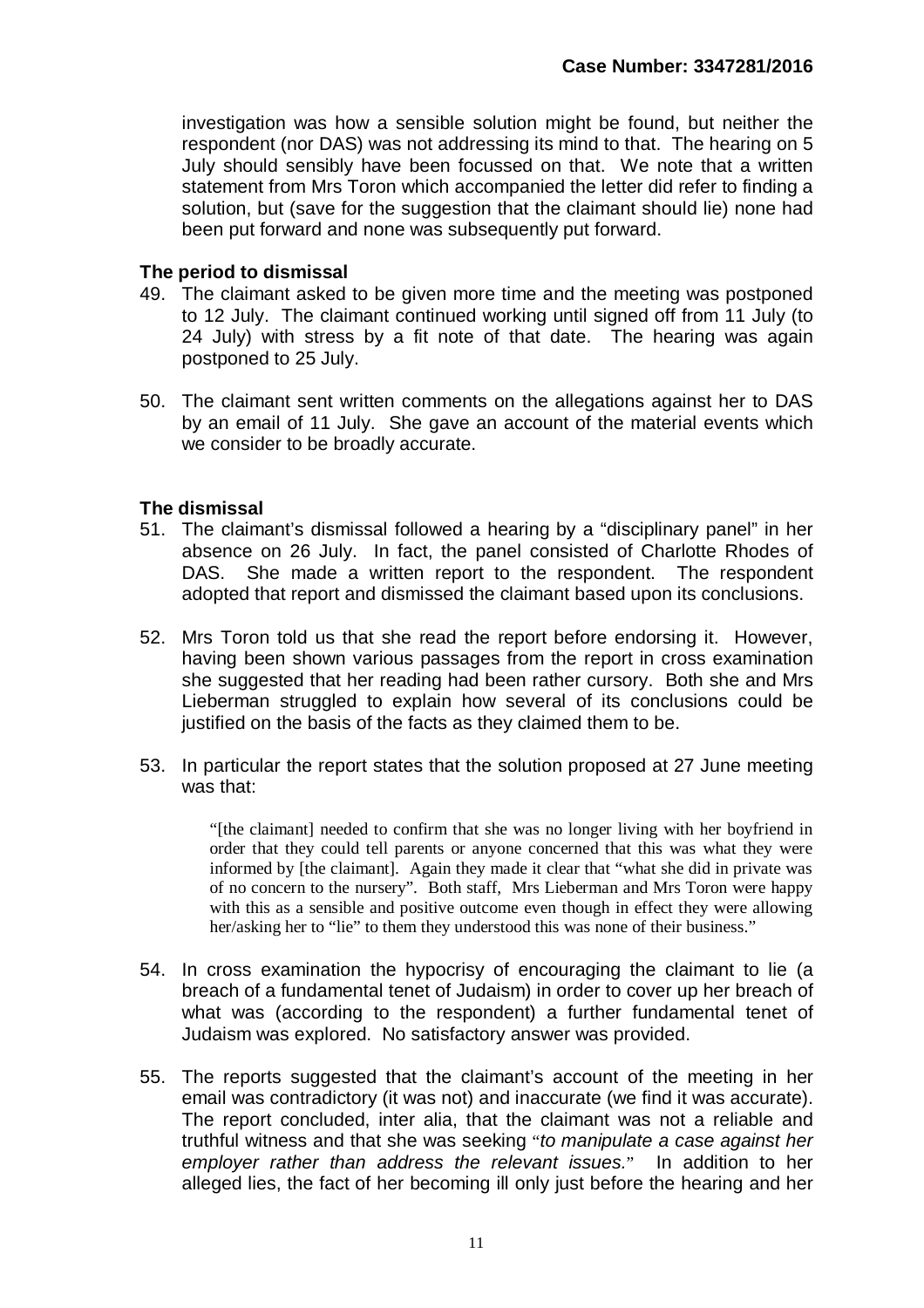failing to resign were also said to support this conclusion. How was not explained in the letter and the respondent's evidence did not assist in this regard.

56. That the DAS report might reasonably be said to display incompetence and inaccuracy on the part of its author hardly assists the respondent. The respondent's employees (and trustees) were the source of the factual information and they adopted its conclusions in their entirety when they adopted the recommendation that she be dismissed, which she was with effect from 27 July 2016.

#### **The Law**

57. We set out below the law applicable to each of the claims made by the claimant. Where there was any dispute between the parties we indicate that and explain its resolution.

#### **Burden of proof**

58. Section 136 of the 2010 Act provides that:

- "(2) If there are facts from which the court could decide, in the absence of any other explanation, that a person (A) contravened the provision concerned, the court must hold that the contravention occurred.
- (3) But subsection (2) does not apply if A shows that A did not contravene the provision ……"
- 59. The EAT has recently stated that the burden of proof should be interpreted in the following way. There is no initial burden of proof on the employee: see Efobi v Royal Mail Group Ltd [2017] EAT 0203/16 [at paragraph 78 and following]. Instead the tribunal must consider "*all the evidence from all the sources*" on the basis of a neutral burden.
- 60. Hence, we approach the matter on the basis of the guidance found in Igen Ltd v Wong [2005] ICR 931, CA [at paragraph 76] as clarified by Efobi:
	- 60.1 First a neutral burden applies in establishing the primary facts.
	- 60.2 The tribunal should therefore consider, on the basis of a neutral burden and in the absence of other explanation, whether it could conclude that the employer has committed an act of discrimination.
	- 60.3 The word "*could*" should be emphasised. The tribunal does not need to reach a determination on the established facts that there was discrimination. At this stage the tribunal does not consider whether there is an adequate explanations for those facts.
	- 60.4 The burden then shifts to the employer. The employer must show on the balance of probabilities, that the treatment was in no sense whatsoever motivated by discrimination and that discrimination was not a ground for the conduct.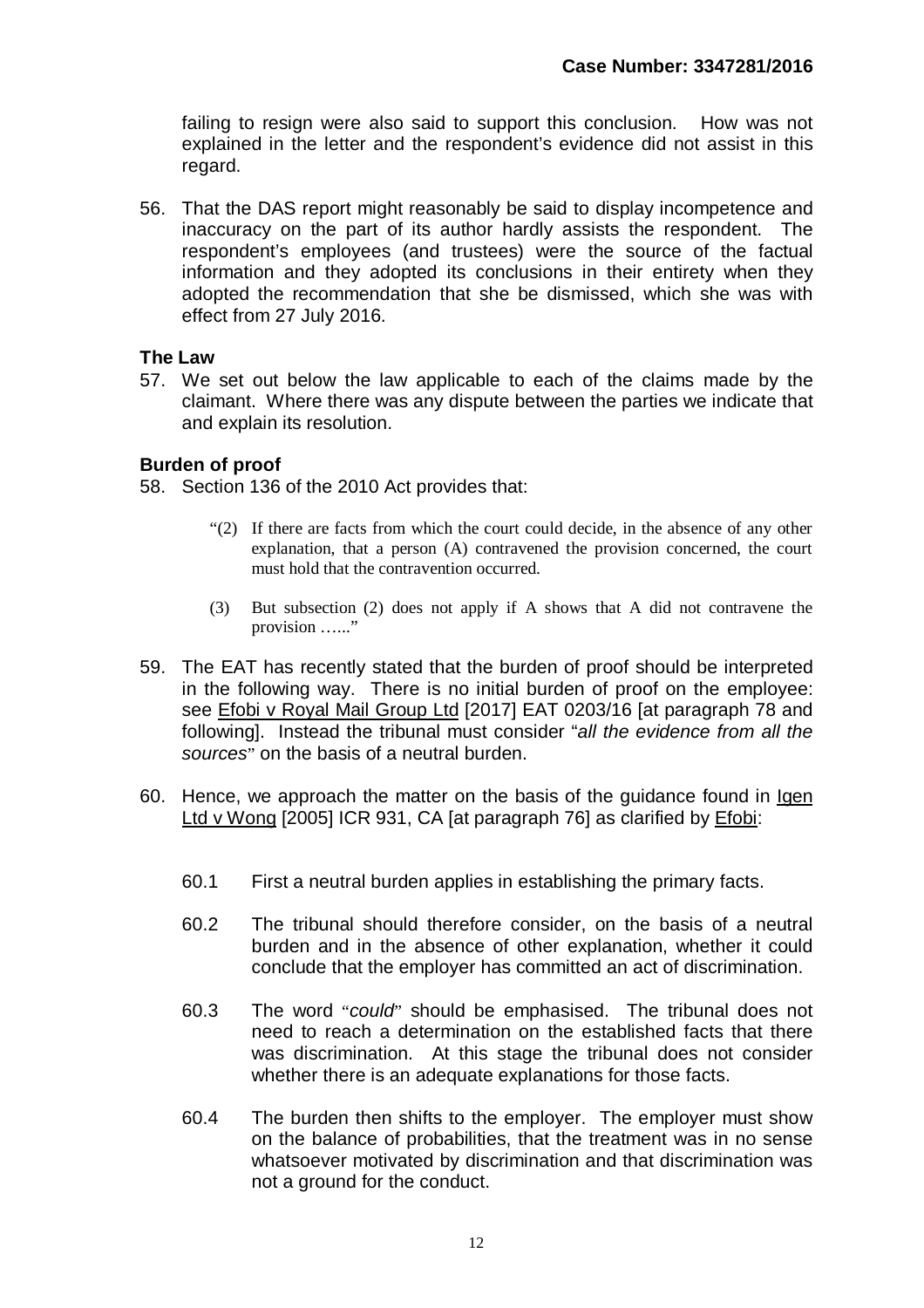#### **Causation**

- 61. The causation test is a broad one. The discriminatory reason does not need to be the main reason for the treatment. It must, however, have a "*significant influence*" on the reason for the treatment: see Nagarajan v London Regional Transport [1999] IRLR 572 [at 576].
- 62. A "*significant*" influence is an influence which is "*more than trivial*": see Igen [at paragraph 37]. The detrimental treatment motivation must be "*in no sense*" whatsoever motivated by discrimination [see paragraph 76 of Igen].

#### **Direct religious discrimination**

- 63. Sections 4, 10 and 13(1) of the 2010 Act provide that "religion or belief" is a protected characteristic and that:
	- "10. Religion or belief
		- (1) Religion means any religion and a reference to religion includes a reference to a lack of religion.
		- (2) Belief means any religious or philosophical belief and a reference to belief includes a reference to a lack of belief.
		- (3) In relation to the protected characteristic of religion or belief:
			- (a) a reference to a person who has a particular protected characteristic is a reference to a person of a particular religion or belief;
			- (b) a reference to persons who share a protected characteristic is a reference to persons who are of the same religion or belief."
	- "13. Direct discrimination
		- (1) A person (A) discriminates against another (B) if, because of a protected characteristic, A treats B less favourably than A treats or would treat others."
- 64. The respondent sought to draw two distinctions in this context:
	- 64.1 Between belief, or lack of it, and the manifestation of such a belief or lack of belief.
	- 64.2 Between situations when an individual is treated less favourably because of their belief and where they are treated less favourably because of their failure to adhere to a belief shared with the respondent.
- 65. In other words, the respondent submitted that if the claimant lacked a belief in the Jewish law forbidding co-habitation and that was a relevant lack of belief for the purposes of the 2010 Act (which the respondent disputed) a detriment sufficiently connected to that characteristic would be protected. On the other hand, the respondent suggested that if the claimant held the belief that co-habiting was contrary to Jewish law, yet nevertheless co-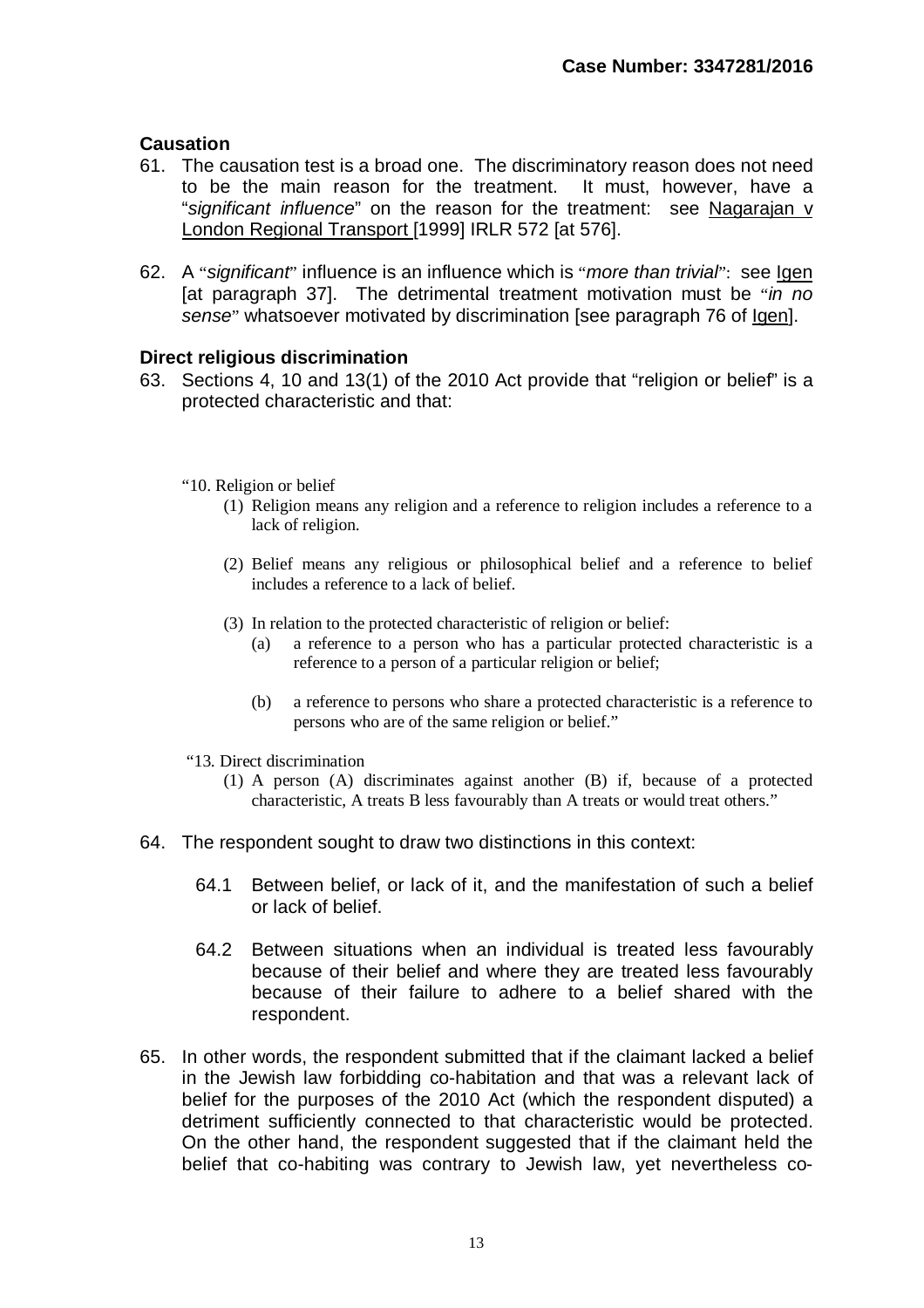habited and suffered a consequential detriment that could not be protected, because she would lack a relevant belief or relevant lack of belief.

- 66. The respondent's first distinction is wrong in law. Mr Serr contended that "*holding a religious belief but not adhering to a particular manifestation of it is not an absence of religion or belief within the meaning of the Act.*" That is either an assertion that the law does not protect manifestations of belief, or an assertion that an individual who identifies as a Jew (or Christian) cannot then claim that their failure to adhere to some aspect of the set of beliefs which others consider make up that religion is a protected characteristic. Neither assertion is correct.
- 67. As to the former, discrimination in relation to a manifestation of a belief (or lack of belief) will be direct discrimination where the detrimental treatment is done because of the manifestation of that belief (or lack of belief). Belief includes the manifestation of belief and a lack of belief includes the manifestation of that lack of belief. For example, whilst a ban on the use of headwear could be an act of indirect discrimination, a ban on niqabs is an act of direct discrimination. This is expressly confirmed by the CJEU in Achbita and another v G4S Secure Solutions NV [2017] C-157/15, at paragraph 28 and in Bougnaoui and ADDH v Micropole SA [2015] CJEU C-188/15, at para. 30. In Bougnaoui the Muslim employee had been dismissed for wearing a headscarf. The CJEU found that this constituted direct discrimination in this regard, on the facts of that case. We were also assisted by the comments of the EAT in Azmi v Kirklees MBC [2007] ICR 1154 [at paragraph 76] where it was stated that there is "*no reason for there to be a priori position that a "manifestation" of a religious belief always has to be dealt with as indirect discrimination.*" We were also assisted by R (Amicus – MSF Section) v Secretary of State for Trade and Industry [2007] ICR 1176, at paragraph 29, where the court, in the context of article 8 of the European Convention on Human Rights, noted the lack of a necessary distinction between sexual orientation and its manifestation in sexual behaviour. The recent case of Pemberton v Bishop of Southwell and Nottingham [2017] ICR 929 (upon which the respondent relied) does not suggest otherwise. Mr Serr did not take us to any particular passage in support of this assertion.
- 68. As to his second assertion, this assumes that it is possible to define Judaism by reference to all possible laws and practices of the ultra-Orthodox and not otherwise. In fact, neither the respondent (nor any other individual or organisation) can hold a monopoly of Jewish beliefs. Neither Judaism, nor Orthodox Judaism, are homogenous religions. The claimant can properly be said to subscribe to the Jewish faith whilst holding different particular religious beliefs from some other Jewish believers. The effect of the respondent's interpretation would to permit theocracy within religious organisations. They could dismiss employees for not, in the view of the organisation, following each and every belief and practice which the organisation considered to be part of the religion.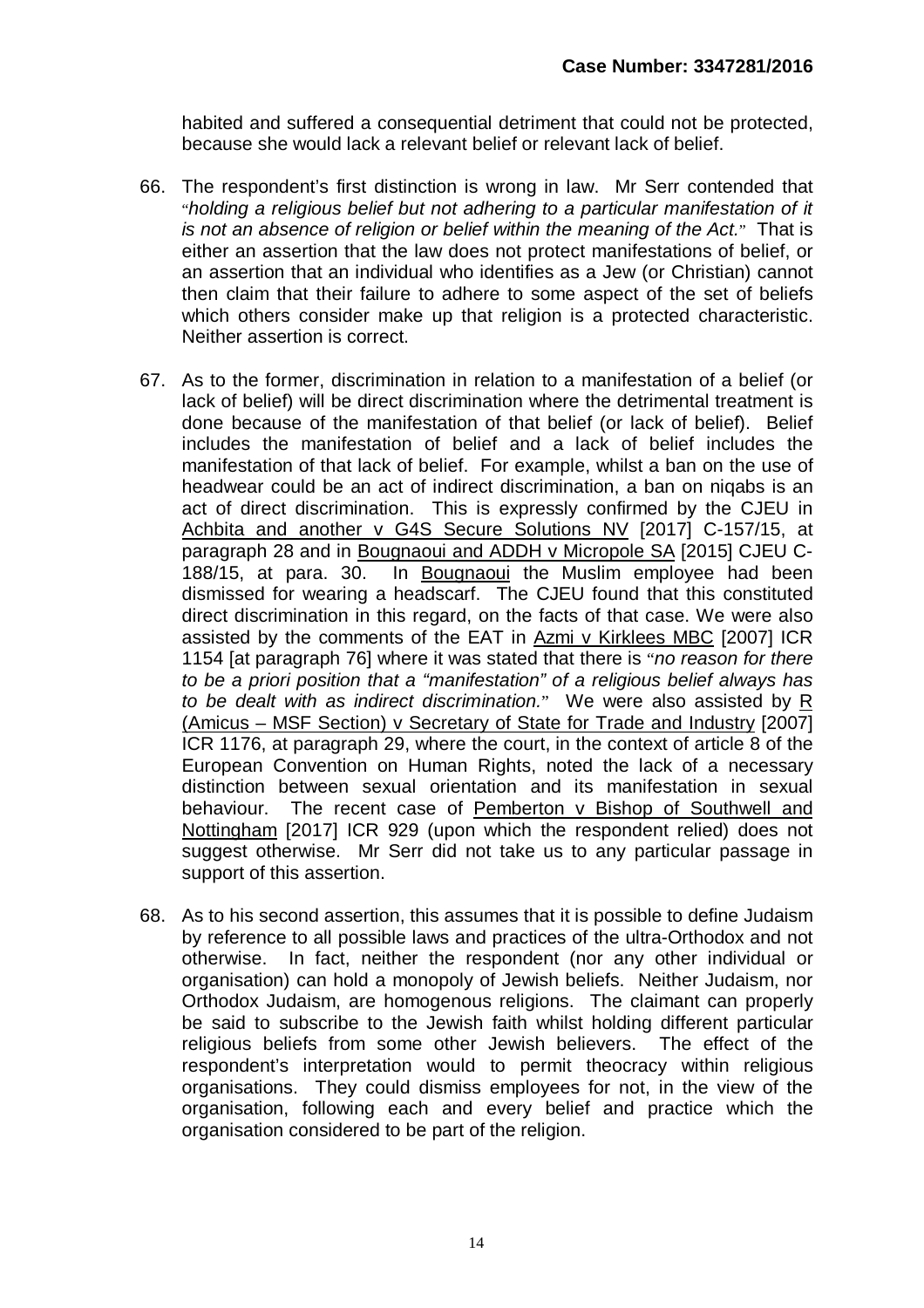- 69. There was also a dispute as to the appropriateness of the claimant's comparator. The claimant relies upon a hypothetical comparator who is an employee who believes that co-habitation is contrary to Jewish law, or morally impermissible. The respondent says that the appropriate comparator is someone who was subject to parental complaint for reasons other than their co-habitation, or some other absence of belief. So far as we could understand it, the basis for the respondent submission was one or both of the assertions with which we have dealt above. Hence, we reject the respondent's case in this regard.
- 70. The claimant provided a further answer to the respondent's arguments in relation to the absence of a protected characteristic. The claimant pointed out, correctly in our view, that it is unnecessary to focus on the claimant's belief. The law also permits reliance upon the respondent's belief.
- 71. This is because direct discrimination does not require the employee to have the protected characteristic in question. Rather, the detrimental treatment relied upon should have been *"meted out"* because of a protected characteristic. This language is expressly and deliberately broader than that found in the 2003 regulations, under which a successful claim required the employee to be discriminated against on the basis of his or her own religion or belief (see regulation 3).
- 72. Accordingly, it is open to an employee to bring a claim where that employee has been discriminated against because they are wrongly perceived to have a protected characteristic. They can also bring a claim where they do not have the protected characteristic, but are associated with someone who does have the relevant protected characteristic.
- 73. The protected characteristic relied on in this argument is the respondent's religious belief that co-habitation is wrong or impermissible. Those positive beliefs about the wrongness of co-habitation clearly satisfy the definition of a religious belief. Hence, we agree with the claimant that the respondent treated her in the way that it did not only because of her own beliefs, but also because of those religious beliefs which it held.

#### **Indirect religious discrimination**

- 74. Section 19 of the 2010 Act requires an employee to identify one or more PCPs applied to her in a discriminatory way. Those PCPs must be applied to persons who do not share the protected characteristic and persons who do share the characteristic must be put at a particular disadvantage compared to those who do not.
- 75. If such disadvantage is established then the respondent may justify the imposition of the PCPs by showing them to be a proportionate means of achieving a legitimate aim.
- 76. Whilst there were disputes as to which, if any, of the three PCPs relied upon were actually applied and whether the claimant had demonstrated the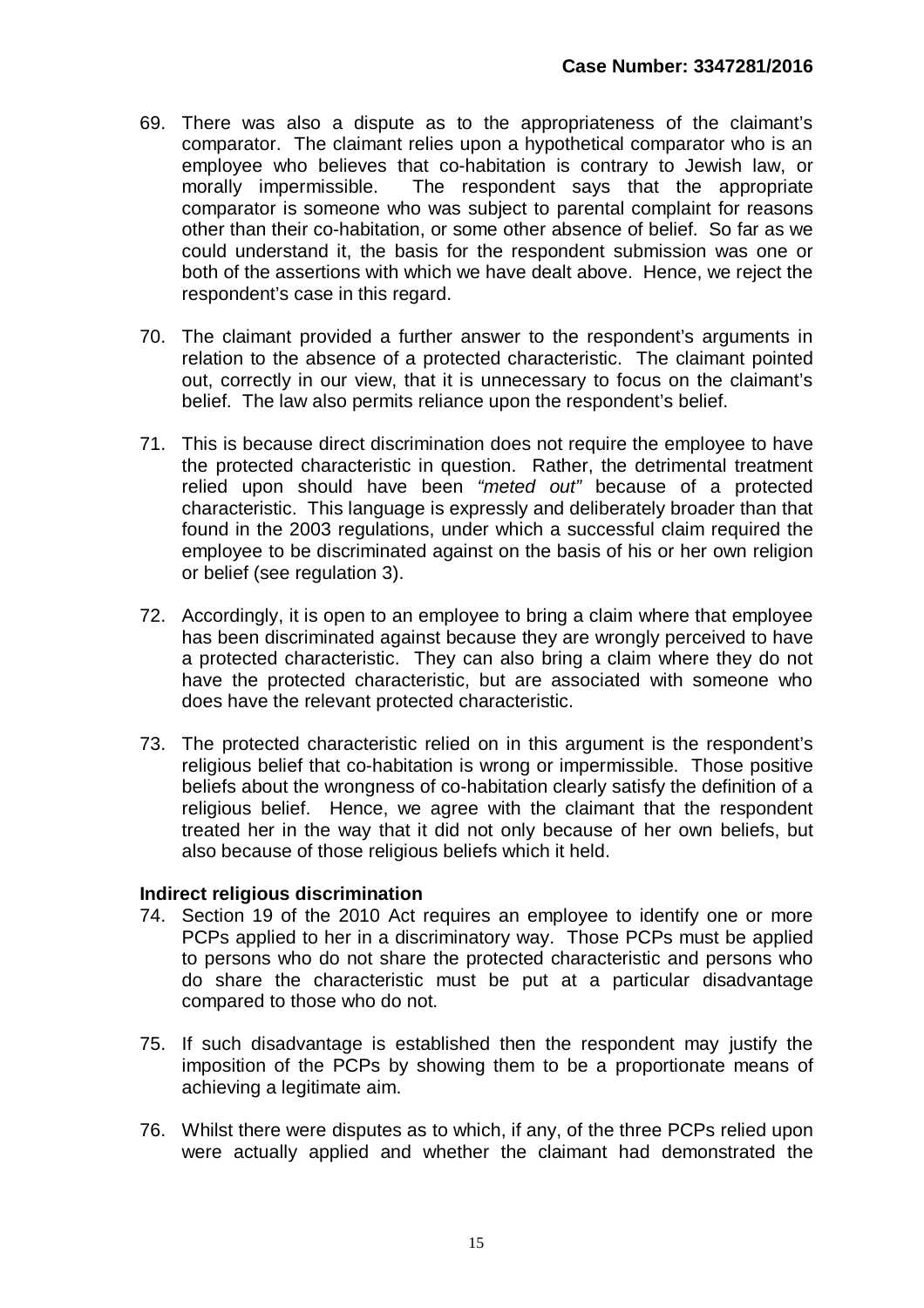existence of a sufficient pool of potentially disadvantaged persons, the basic law was not in dispute.

77. In so far as the respondent sought to suggest that, as a matter of law, the pool of disadvantaged persons was too small, or insufficiently evidenced, we need not deal with those points. We were satisfied that there was a substantial pool of persons disadvantaged. Even if one defined the pool as a proportion of those of the Jewish faith, we were satisfied on the unchallenged evidence of the claimant and Mr Waknin that there is a significant body of Jews who do not regard co-habiting outside marriage as contrary to their beliefs.

#### **Justification**

78. So far as detriments other than dismissal are concerned the law is clear and undisputed. There is, however, a specific justification defence available in respect of the detriment of dismissal. This is found is schedule 9, paragraph 3, of the 2010 Act. That paragraph states:

"Other requirements relating to religion or belief

A person (A) with an ethos based on religion or belief does not contravene a provision mentioned in paragraph 1(2) by applying in relation to work a requirement to be of a particular religion or belief if A shows that, having regard to that ethos and to the nature or context of the work:

- (a) it is an occupational requirement
- (b) the application of the requirement is a proportionate means of achieving a legitimate aim, and
- (c) the person to whom A applies the requirement does not meet it (or A has reasonable grounds for not being satisfied that the person meets is)."
- 79. In considering what is required to satisfy this particular genuine occupational requirement defence, we have taken into account the following:
	- 79.1 The Equal Treatment Directive 2000 provides:

"4.2 Member States may maintain national legislation in force at the date of adoption of this Directive or provide for future legislation incorporating national practices existing at the date of adoption of this Directive pursuant to which, in the case of occupational activities within churches and other public or private organisations the ethos of which is based on religion or belief, a difference of treatment based on a person's religion or belief shall not constitute discrimination where, by reason of the nature of these activities or of the context in which they are carried out, a person's religion or belief constitute a genuine, legitimate and justified occupational requirement, having regard to the organisation's ethos."

Hence, the occupational requirement must be genuine, legitimate and justified having regard to the religion's ethos.

79.2 When the Human Rights Joint Committee produced its  $26<sup>th</sup>$  report scrutinising the Equality Bill on 27 October 2009, it stated as regards the Schedule 9 (3) defence that: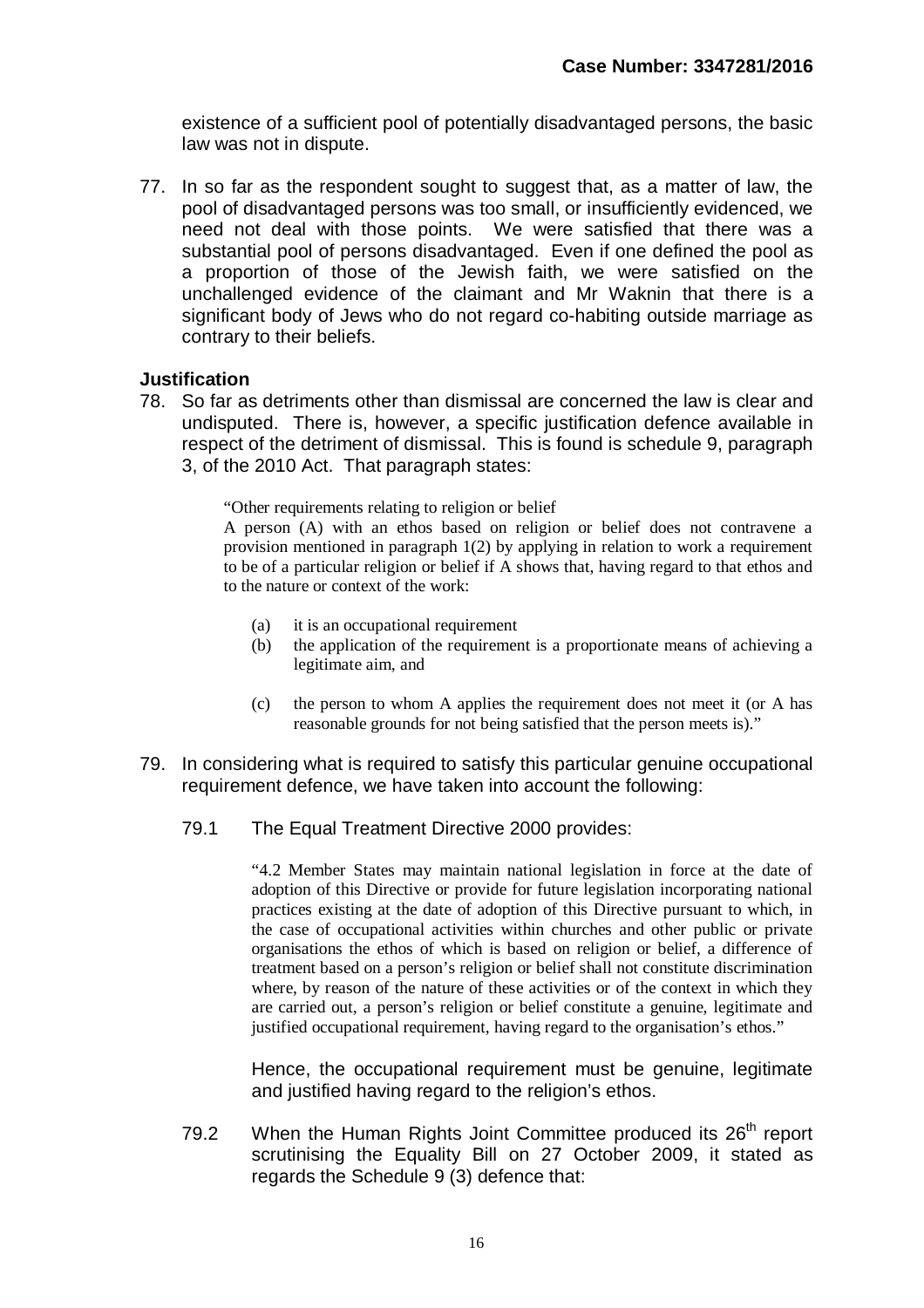"It is very difficult to see how in practice beliefs in lifestyles or personal relationships could constitute a religious belief which is a requirement for a job, other than for ministers or religion."

Having adopted that statement, which had emanated from the Government, the Committee concluded that the legislation should be *"construed strictly"* on the basis that represents *"a derogation from the principle of equal treatment."*

79.3 The equality in Human Rights commission statutory code of practice (to which we must have regard) states:

> "13.17. To rely on the exception, the employer must be able to show that their ethos is based on a religion or belief, for example, by referring to their founding constitution. An "ethos" is the important character or spirit of the religion or belief. It may also be the underlying sentiment, conviction or outlook that informs the behaviours, customs, practices or attitudes of followers of the religion or belief.

> 13.19. A failure to comply with the statutory conditions described above could result in unlawful direct discrimination. Some of the issues that an employer may wish to consider when addressing the question of whether the application of an occupational requirement is proportionate to a legitimate aim are:

> Do any or all of the duties of the job need to be performed by a person with a particular characteristic?

> Could the employer use the skills of an existing worker with the required protected characteristic to do that aspect of the job?

> 13.20. Employers should not have a blanket policy of applying an occupational requirement exception, such as a policy that all staff of a certain grade should have a particular belief. They should also re-assess the job whenever it becomes vacant to ensure that the statutory conditions for applying the occupational requirement exception still apply."

- 79.4 The code gives an example of a Humanist organisation which promotes humanist philosophies and principles which might lawfully apply an occupational requirement for the Chief Executive to be a Humanist.
- 79.5 The explanatory notes to the 2010 Act (at para. 796) provide the following example:

"A religious organisation may wish to restrict applicants for the post of head of its organisation to those people that adhere to that faith. This is because to represent the views of that organisation accurately it is felt that the person in charge of that organisation must have in-depth understanding of the religion's doctrines. This type of discrimination could be lawful. However, other posts that do not require this kind of in-depth understanding, such as administrative posts, should be open to all people regardless of their religion or belief."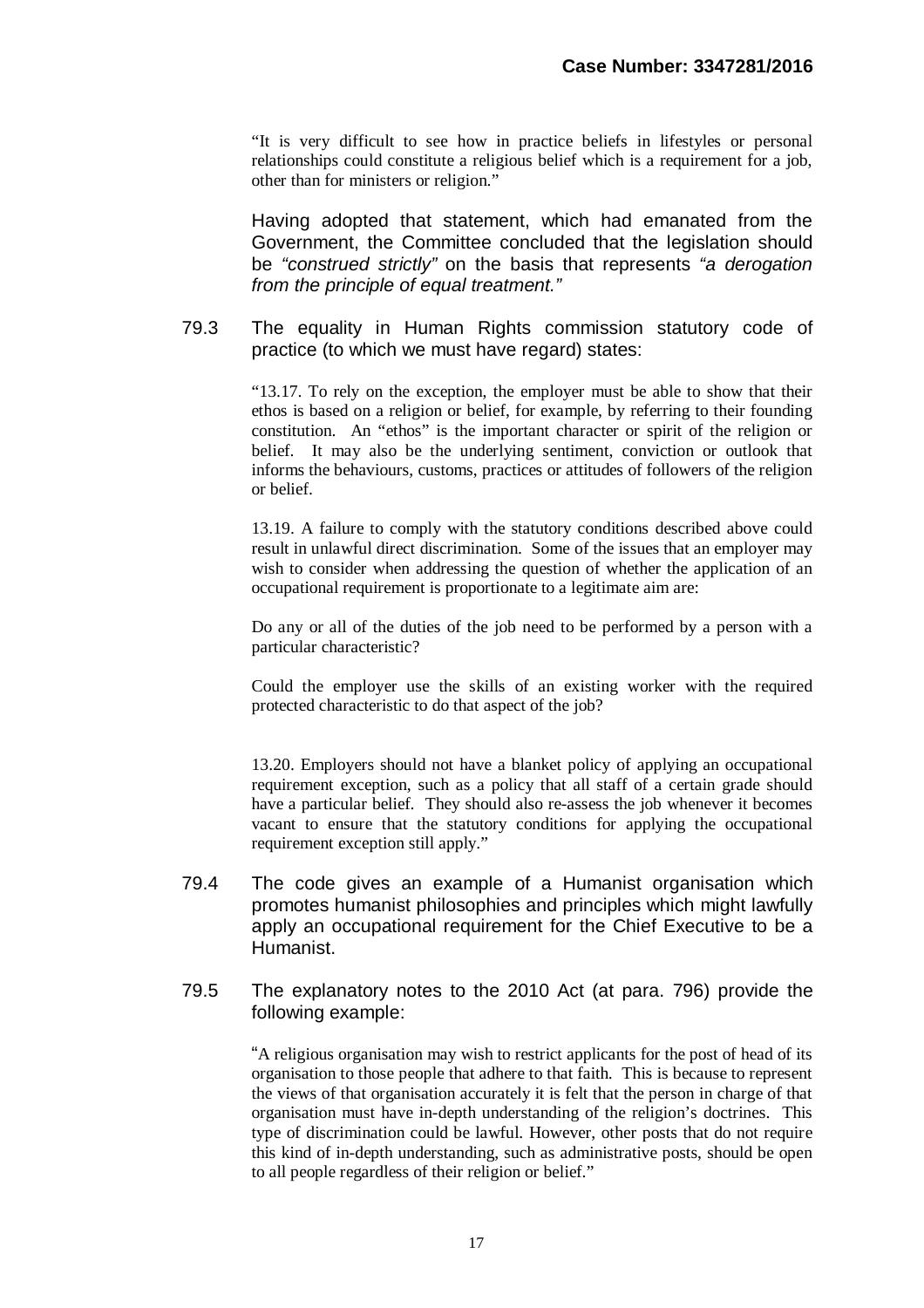- 79.6 The ACAS Guide "Religion or belief and the workplace" provides that the requirement must be (see paragraph 20):
	- (a) Crucial to the post, not just one of several important factors.
	- (b) Related to the job, not just to the organisation,
	- (c) A proportionate means of achieving a legitimate aim,
	- (d) Further, the requirement must be "reassessed" on each occasion of recruitment.
- 79.7 In Jivraj v Hashwani [2011] 1 WLR 1872 the Supreme Court reviewed the legacy legislation. The facts of the case are extremely peculiar. Lord Mance JSC summarised the law as he understood it. We need not set out his summary, but we do note that he considered that the requirement does need not to be shown to be a necessary one. He does not explain how this approach is to be reconciled with the materials to which we have referred above and we were invited to reject his comment as *obiter dicta* inconsistent with those materials and with well established law in relation to the defence of justification. We consider that he could not have meant to reformulate those legal principles (of which necessity form a part). However, given our findings of fact and the way we deal with this defence, it is unnecessary for us to reach a final conclusion on this.
- 79.8 It is not disputed that the Human Rights Act is engaged. The claimant has a right to freedom of thought, conscience and religion and a right to respect for her private and family life. Those rights are not absolute, as the rights and freedoms of others are also engaged. In that regard, we were referred to Fernandez Martinez v Spain [2014] 56030/07 and other cases before the European Court of Human Rights.
- 86. In the light of all of those materials we consider the appropriate approach to this specific defence to be as follows. It is for the respondent to prove that:
	- 86.1 It had an ethos based on religion or belief.
	- 86.2 It applied a genuine occupational requirement.
	- 86.3 Having regard to that ethos and to the nature and context of the claimant's work:
		- 86.3.1 The requirement was an occupational requirement. Such a requirement must be legitimate and justified – an objective assessment for the tribunal. The requirement must be necessary (or at least crucial) for the claimant's personal employment. This exception should be construed narrowly. The occupational requirement must be connected directly to the claimant's work. Lifestyles and personal beliefs are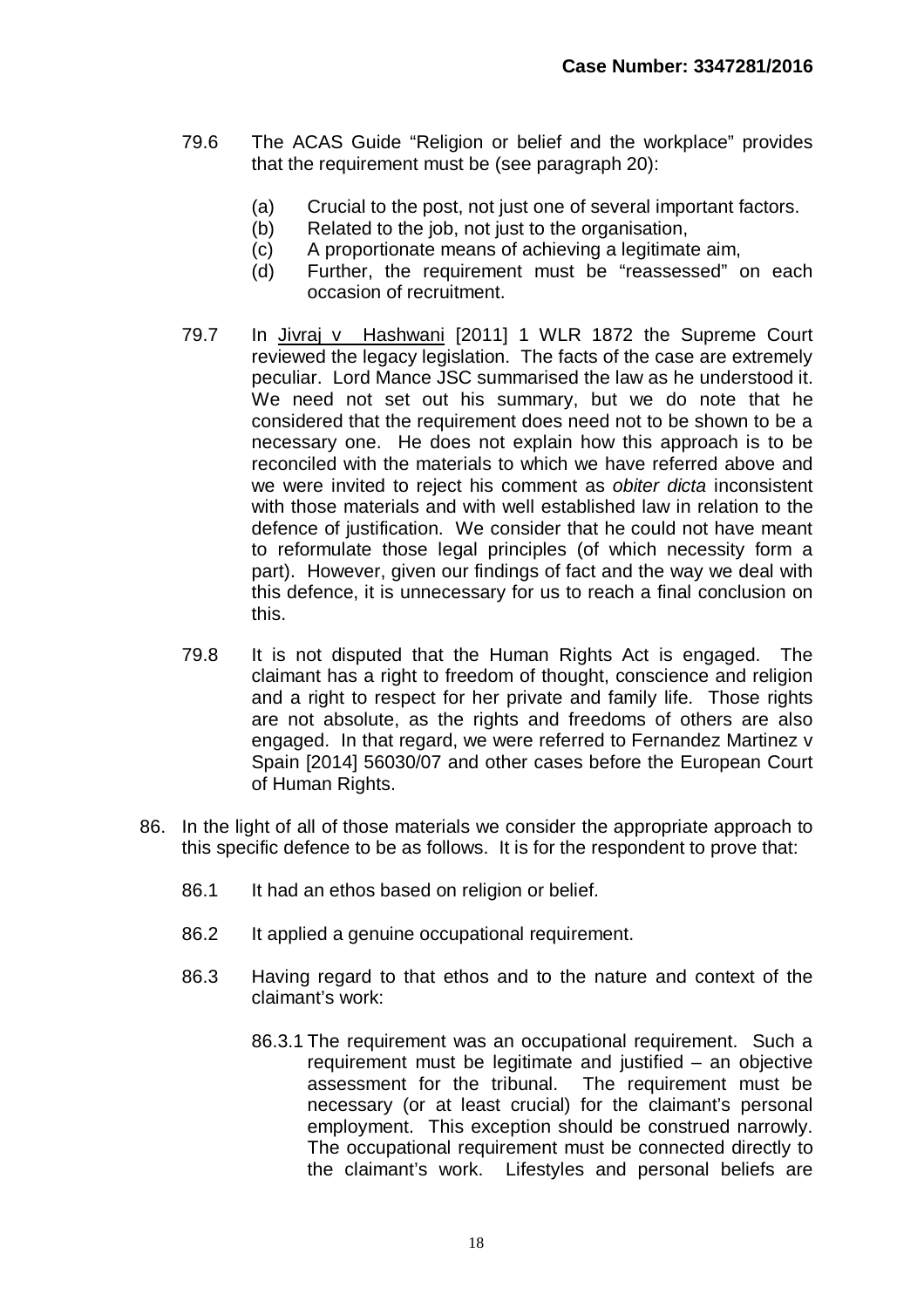almost always excluded for the scope of an occupational requirement (in particular see the directive and legislative history). The greater the interference with the claimant's human rights the more stringent the test should be.

- 86.3.2 The application of the requirement must be in pursuit of aachieving a legitimate aim.
- 86.3.3 The application of the requirement must be a proportionate means to achieving that aim. There should not be a blanket policy and the tribunal should ask itself whether all of the duties need to be performed by someone with that particular characteristic or whether others could "fill in the gaps".
- 86.3.4 The respondent reasonably believed that the claimant did not meet the requirement.

#### **Direct Sex Discrimination**

87. The pattern of the law follows that for direct religious discrimination and there was no dispute between the parties.

#### **Harassment**

- 88. Harassment on the grounds of sex and religious belief are both relied upon. The law in each case is the same, so far as material. It is set out in section 26 of the 2010 Act. The following must be considered:
	- 88.1 Was the conduct relied upon unwanted by the claimant?
	- 88.2 Was it conduct "related to" either relevant protected characteristic. This is a broad test as is illustrated by the example to be found in paragraph 7.10 of the EHRC Code, namely the example of a woman whose work is criticised in an offensive manner because the harasser suspects she is having an affair and the affair is connected to her sex.
	- 88.3 The conduct must have the purpose or effect of violating the claimant's dignity or creating an intimidating, hostile, degrading, humiliating or offensive environment for her.
	- 88.4 The factors referred to in section 26(4). The respondent laid emphasis on the objective factor of whether it is reasonable for the conduct to have the effect complained of.

#### **The ACAS Code**

89. The claimant relies upon the ACAS code on disciplinary and grievance procedures in order to justify an uplift of any remedy of a financial kind. There must be a failure to comply with the code and that failure must be unreasonable.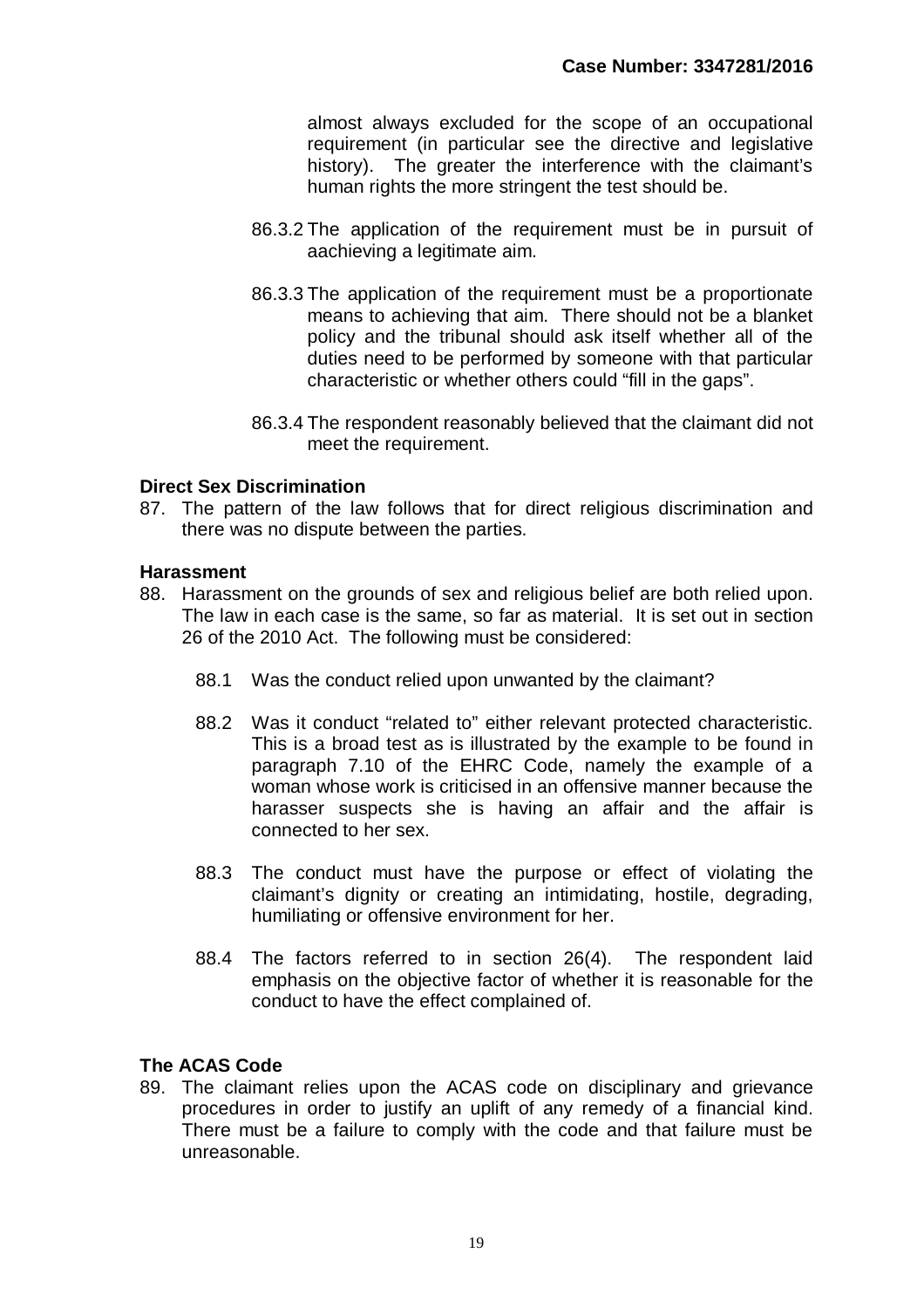#### **Application to the law to the facts**

#### **Direct religious discrimination**

90. Here, as elsewhere, the claimant relies upon eight detriments as follows:

- 1. Not giving notice at the 27 June meeting.
- 2. Holding that meeting in a public space.
- 3. The conduct of 27 June meeting.
- 4. The content of 29 June meeting.
- 5. The commencing of the disciplinary proceedings.
- 6. The failure to conduct a disciplinary investigation.
- 7. Dismissal of the claimant.
- 8. The criticisms of the claimant and the dismissal letter which adopted the DAS summary.
- 91. We first have to consider whether there is material from which we could conclude that the burden of proof has been placed on the respondent pursuant to section 136 of the 2010 Act. We consider that the following are facts which are taken together or individually could lead us to decide that the burden was placed on the respondent:
	- 1. The failure to call evidence from Mr Freundlich, who was not only at the barbeque and the only person known to have discussed the claimant's co-habitation, but who Mrs Toron and Mrs Lieberman told us was involved in the process of consulting with and instructing DAS and in deciding to dismiss. The nature of his involvement was never explained in any greater detail.
	- 2. The failure to evidence exactly what was said by parents in respect of any concerns as to co-habitation, why they raised the matter, in what terms, when and what was said to them as well as their identity.
	- 3. The lack of any clear plan as to how to conduct 27 June meeting and the lack of any thinking as to the possible outcomes which the respondent could accept, this despite the considerable passage of time since the barbeque. This is coupled with the fact that (a) in the meeting on 27June Mrs Toron and Mrs Lieberman made numerous references to their beliefs in relation to co-habitation and pressed the claimant as to her plans in relation to marriage and having children without any focus on how this might assist in relation to the problems as they perceived them, (b) the fact that the respondent's witness statements do not deal with the majority of the claimant's allegations with respect to 27 June meeting as set out in her emails in July 2016 and her ET1.
- 92. Had the matters set out in sub-paragraph 3 above stood alone, they would have led us to place a burden on the respondent in accordance with section 136.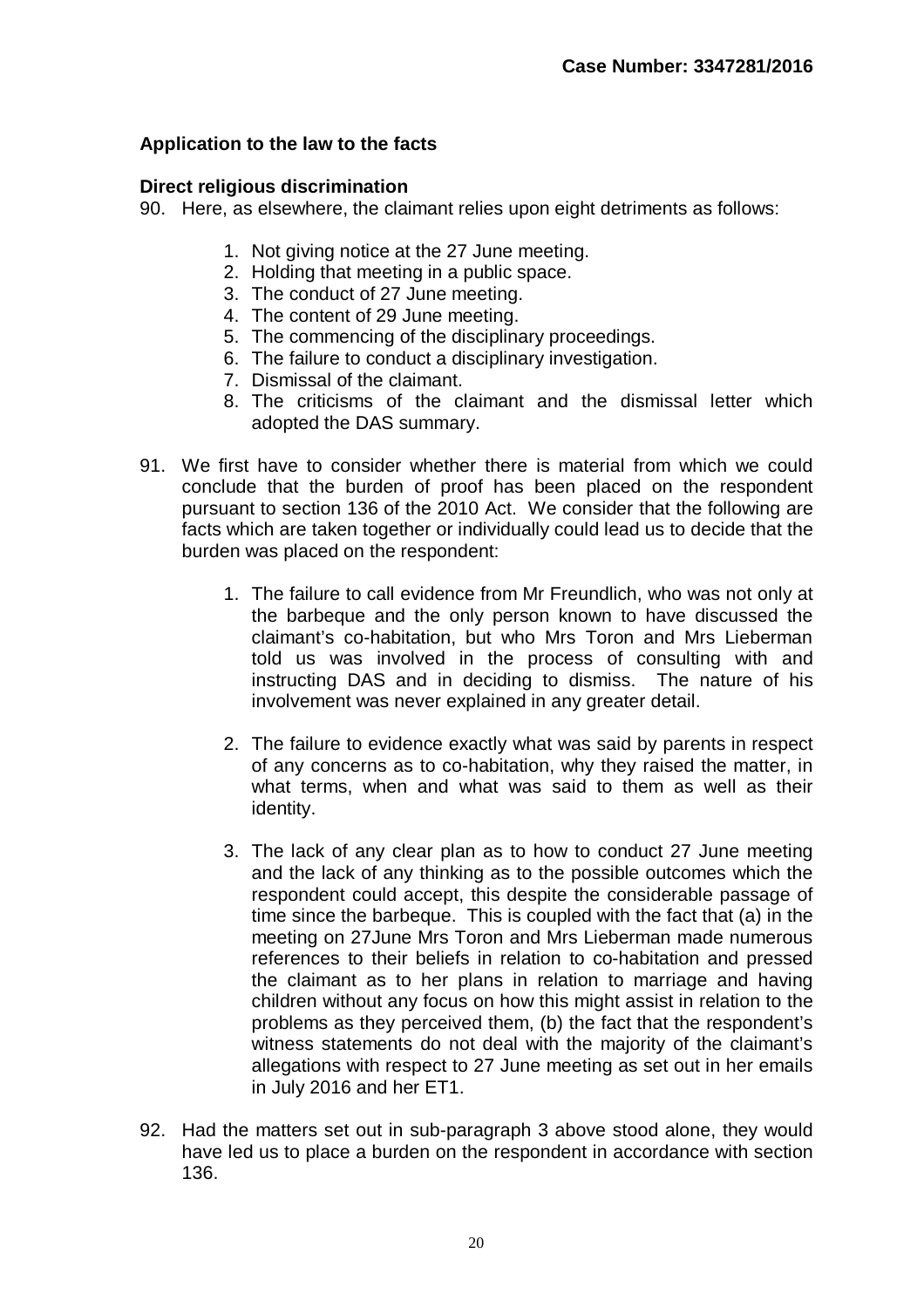- 93. We then must ask ourselves whether the respondent has satisfied the burden in respect of each of the eight detriments. We deal with each in turn:
	- 1. The respondent has not satisfied the burden. On the contrary, even without the burden being placed on the respondent we consider that a significant influence on the decision to call the meeting was the claimant's lack of belief in the Jewish law forbidding co-habitation and the respondent's belief in that law. The respondent understood the claimant to have such a lack of belief as a result of her cohabitation.
	- 2. We are satisfied that the reason for having the hearing in the staff room was that it was room always used even for confidential meetings, Hence, the burden is satisfied.
	- 3. The respondent has not satisfied the burden. Our conclusion is as for the first detriment. The principle reason for the making of the statements and the asking of the questions in relation to the claimant's co-habitation was her lack of belief and the respondent's corresponding belief.
	- 4. The respondent has not satisfied the burden. We accept that Mrs Toron and Mrs Lieberman acted as they did in part because of what they perceived as a change of approach on the part of the claimant, but their course of conduct is inextricably linked to their discriminatory behaviour on 27 June. Furthermore, we are satisfied that their refusal further to investigate the possibility of an amicable resolution and to make statements about having the ammunition to fight any claim was influenced by the claimant's lack of belief and the respondent's belief.
	- 5. Our conclusion and reasoning is the same as set out above in relation to the fourth detriment.
	- 6. We are satisfied that no further investigation was carried out because the respondent left the matter in the hands of DAS and DAS did not suggest any further investigation. Whilst the whole process would not have started but for the claimant's lack of belief and the respondent's contrasting belief, we do not consider that the conduct of the disciplinary process was influenced by that lack of belief or belief.
	- 7. The respondent has not satisfied the burden. Firstly, as set out above, the fact that there was a disciplinary process and its conclusion are both inextricably linked with the events of 27 June and the claimant's lack of belief and respondent's belief. In any event, we are satisfied that those beliefs did amount to the most significant influence upon the decision to dismiss. In our view, the claimant was not dismissed because her conduct posed some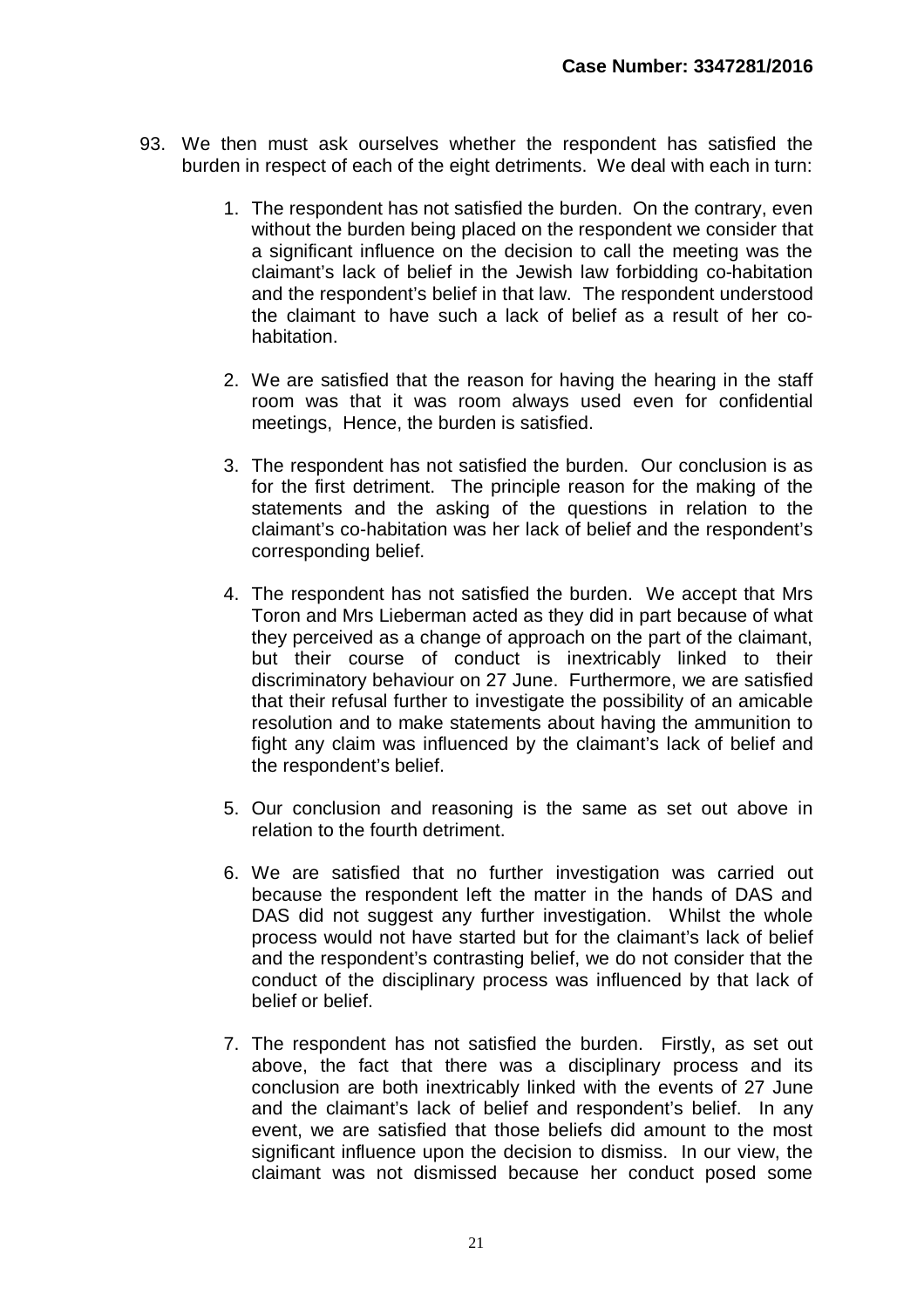threat to the economic wellbeing of the respondent; no such threat has been demonstrated to us. In that regard, we note that both parties told us that in this close-knit community information would spread like wild fire. Hence, one month after the barbeque and some time after the first of any complaints were made, the respondent was faced, at most with four or five concerned parents one of whom had suggested that her child should not be in the claimant's class next year. That hardly supports the view that this highly popular nursery was under serious economic threat as result of the claimant's behaviour. Rather, we consider that the claimant was dismissed because she had co-habited, something contrary to the beliefs of some (at least) of those responsible for the management of the respondent and because she would not (untruthfully) say that she was no longer co-habiting. We note that the respondent says it could have possibly redefined her role so as to permit her to continue, but it chose not even to investigate whether this was possible. We conclude that because she continued to co-habit, contrary to their beliefs, and did not respond to their conduct on 27 June by offering them a solution of lying to them, the respondent took this no further.

8. The respondent has not satisfied the burden of proof. No sensible and credible explanation has been put forward for how the several untrue and hurtful statements in the DAS report and findings could have been made and then adopted. DAS may have been incompetent, but their basic information must have come from the respondent and the summary and conclusions need not have been adopted if the respondent had disagreed with them.

#### **Justification**

- 94. Only the detriment of dismissal can be justified, as a matter of law. This would be by the respondent satisfying us that the requirements of schedule 9 are met. In that regard, we consider below each of the elements of that test which we have set out above.
	- 1. The respondent plainly had a religious ethos.
	- 2. Was a genuine occupational requirement applied? Two are relied upon and we consider each in turn. In that context we note that the two are advanced in the alternative, but that the respondent cannot say which it applied of its self appears to us to cast doubt upon whether either was applied. Turning to the two alleged occupational requirements:
		- (a) The first is a requirement that the claimant not co-habit. Having accepted the claimant's case as to the nature of her belief (or lack of it) being a protected characteristic, it is plain this could be an occupational requirement, but was it applied? It is equally plain to us that it was not. No such requirement is spelt out in any document and the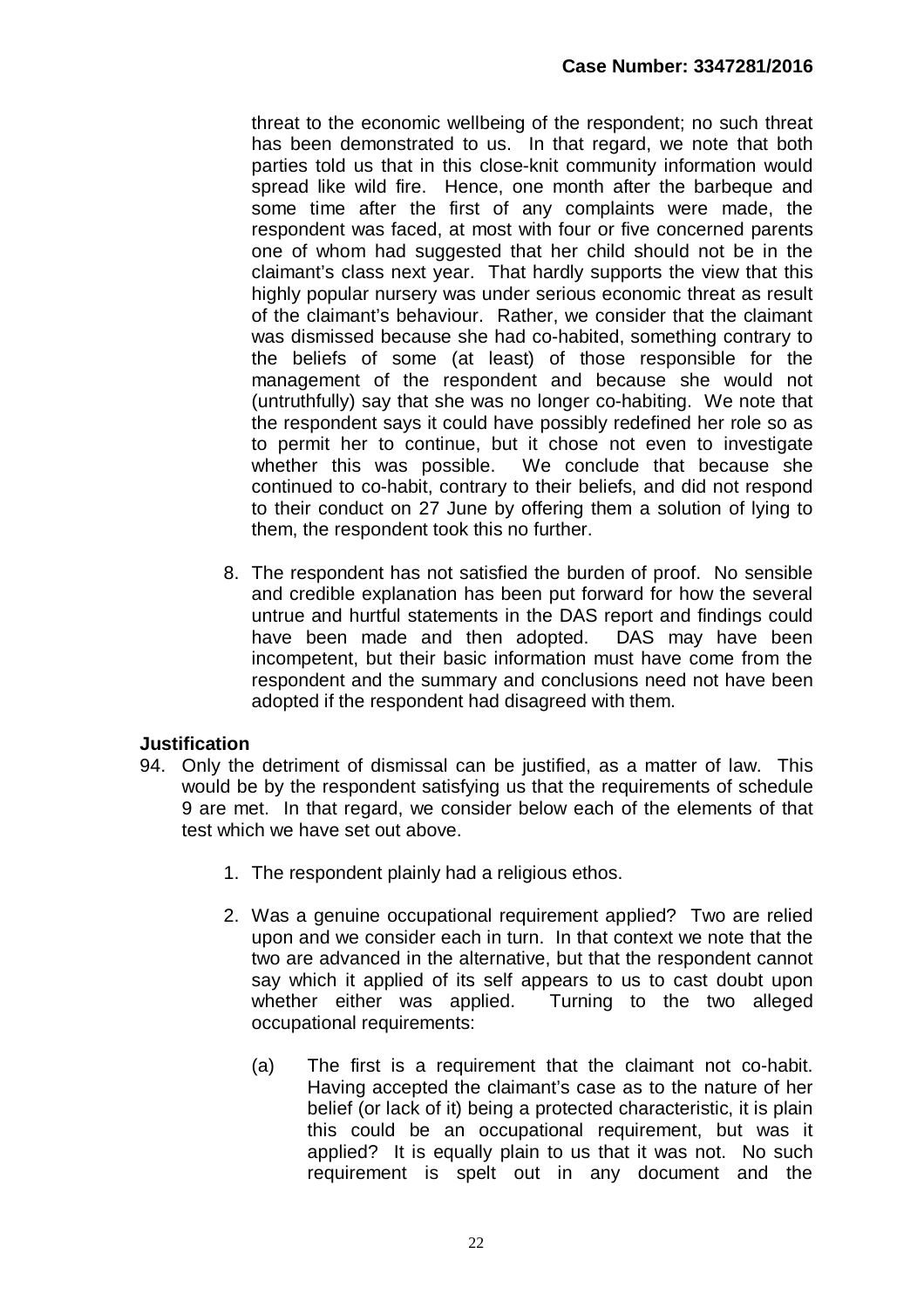respondent's case is that is was not concerned with her private life, all that it wanted was the appearance of compliance (or that the claimant did not suggest noncompliance). Furthermore, the respondent was prepared, at least initially, to consider retaining her in employment with varied duties.

- (b) The second is a requirement that she not communicate her co-habitation to parents. Although this is how the occupational requirement is put, we are not sure that this accurately captures what the respondent might be said to have required. We consider that it is more that she would not do anything which brought her co-habitation to the attention of parents, or possibly parents who might object to co-habitation, seeing as no one suggested that she had done wrong in allowing parents who were friends to know of the co-habitation. The difficulty in producing a workable formulation of the occupational requirement itself casts doubt upon whether this was required as a matter of fact. We do not consider that the respondent has shown that it was. In any event, any requirement of that sort is not a requirement that she have "a particular protected characteristic", as schedule 9 requires. It is not a belief or absence of belief in co-habitation (whether as part of the Jewish religion or as a code of morals), that is in issue. Whatever the claimant might believe she would simply be required to conceal her co-habitation.
- 95. In case we are wrong we turn to the two tests of legitimacy. First, was the occupational requirement legitimate and justified, that is to say crucial to enable the claimant's employment? Secondly, was the application a proportionate means of achieving a legitimate aim?
- 96. The respondent has not shown the dismissal of the claimant following the application of either requirement to be a proportionate means of achieving a legitimate aim. The respondent has not spelled out its legitimate aim and we consider that whilst religion was a factor in the events leading to dismissal the dismissal was actually triggered by (a) the making of parental comments (although precise role these played is impossible to determine), (b) the fact that Mrs Toron and Mrs Lieberman reacted as they did to the claimant's demand for an apology, itself consequent upon their behaviour on 27 June, (c) the findings of the DAS report, many of which were confused and inaccurate and (d) a failure of the claimant to take up the suggestion that she should simply lie as to whether she was continuing to co-habit.
- 97. Furthermore, it is dismissal which must be justified. Yet, we know that the respondent considered that this might be avoided by redefining her role. Having failed properly to consider that, the defence would inevitably fail. Yet again, we consider the evidence of any need to do so (the alleged parental complaints) to be so thin and uncertain that it could not properly be relied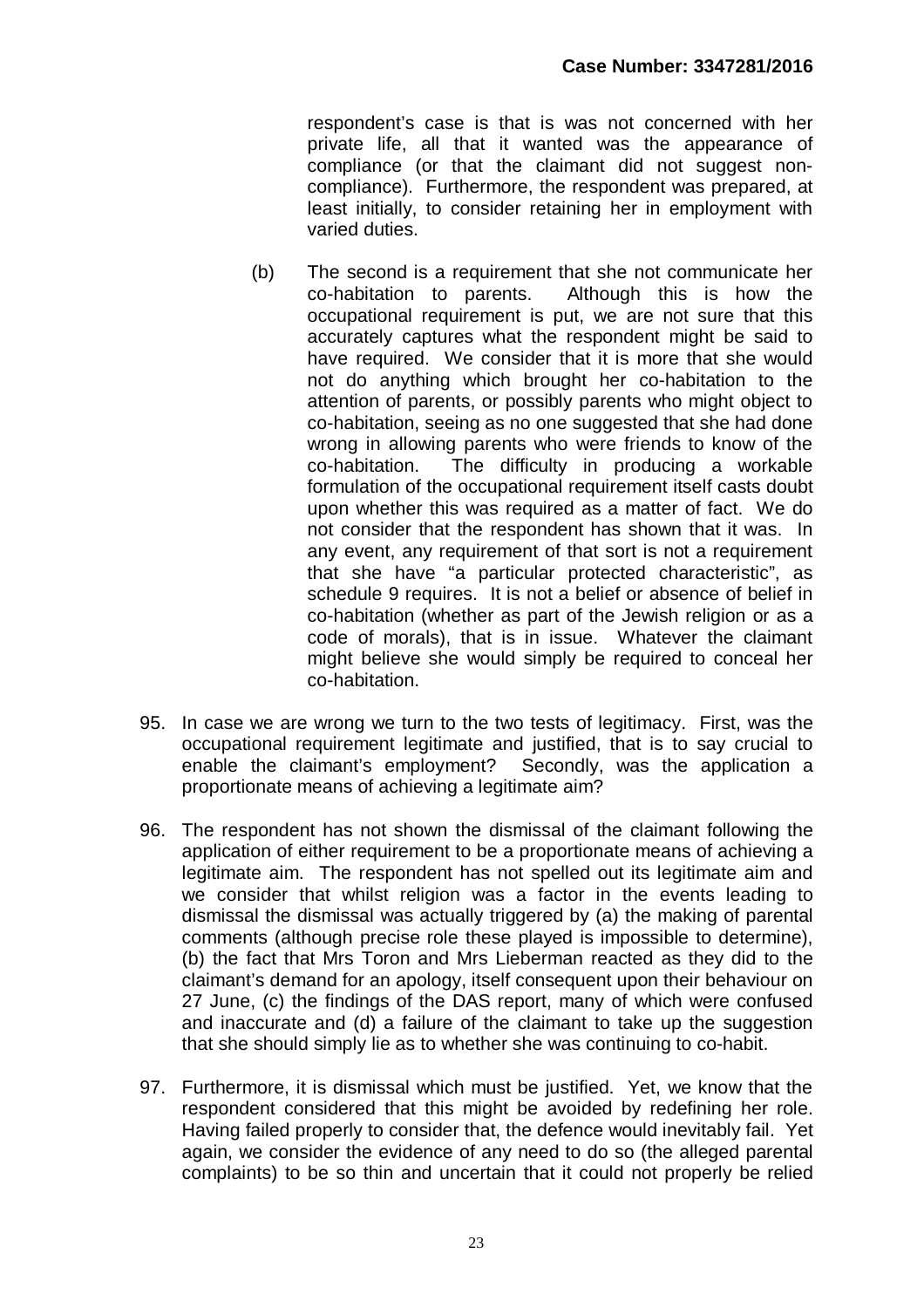upon to establish the need to take action which would deprive the claimant of basic human rights and would permit that which would otherwise amount to unlawful discrimination.

98. Finally, did the claimant actually fail to meet the requirement? It is clear that this is so as regards the first suggested occupational requirement, but what of the second? The only evidence that we have as to failure is the telling of one person (Mr Freundlich). It was accepted by the respondent's witnesses that as the question was asked the answer could not be a lie. Although there were periodic suggestions in the respondent's case that it believed that she might have told others, the only two instances of either her or her boyfriend giving the information were (1) to Mr Freundlich where the information had to be given or a lie told and (2) to their friends, in respect of which it was never suggested that the giving of the information was in anyway improper. Hence, if the second way of putting the occupational requirement is indeed an occupational requirement for the purposes of schedule 9 and it can be justified, we do not consider that there was a failure to meet it.

#### **Indirect religious discrimination**

- 99. The claimant originally relied upon two alternative PCPs, a third was then added after the respondent's evidence and in order to take account of it. The three PCPs are as follows:
	- 99.1 To conduct their private lives in a manner which complies with or adheres to all and/or any religious principles within Judaism which would prevent them from co-habiting on an unmarried basis with a chosen life partner.
	- 99.2 To be prepared to make a dishonest statement about their relationship and/or private life, in order to remain employed.
	- 99.3 Not to disclose their relationship or private life to parents, in order to remain employed.
- 100. Plainly, each of those PCPs related to a protected characteristic and would put at a disadvantage someone who did not have the religious belief or principle with regard to not co-habiting before marriage.
- 101. Did the respondent apply any of those PCPs? We consider each in turn:
	- 101.1 This is very close to (if not identical to) the first of the alternative occupational requirements that the respondent relied upon under schedule 9. We have already found that it was not applied.
	- 101.2 We have found that the respondent (through Mrs Toron and Mrs Lieberman) did suggest that the claimant should make a dishonest statement about her not continuing to co-habit and that this could have provided a solution. Whether it would have done so (given that some parents with whom she was friendly might well know the truth) seems to us immaterial. We consider that the respondent was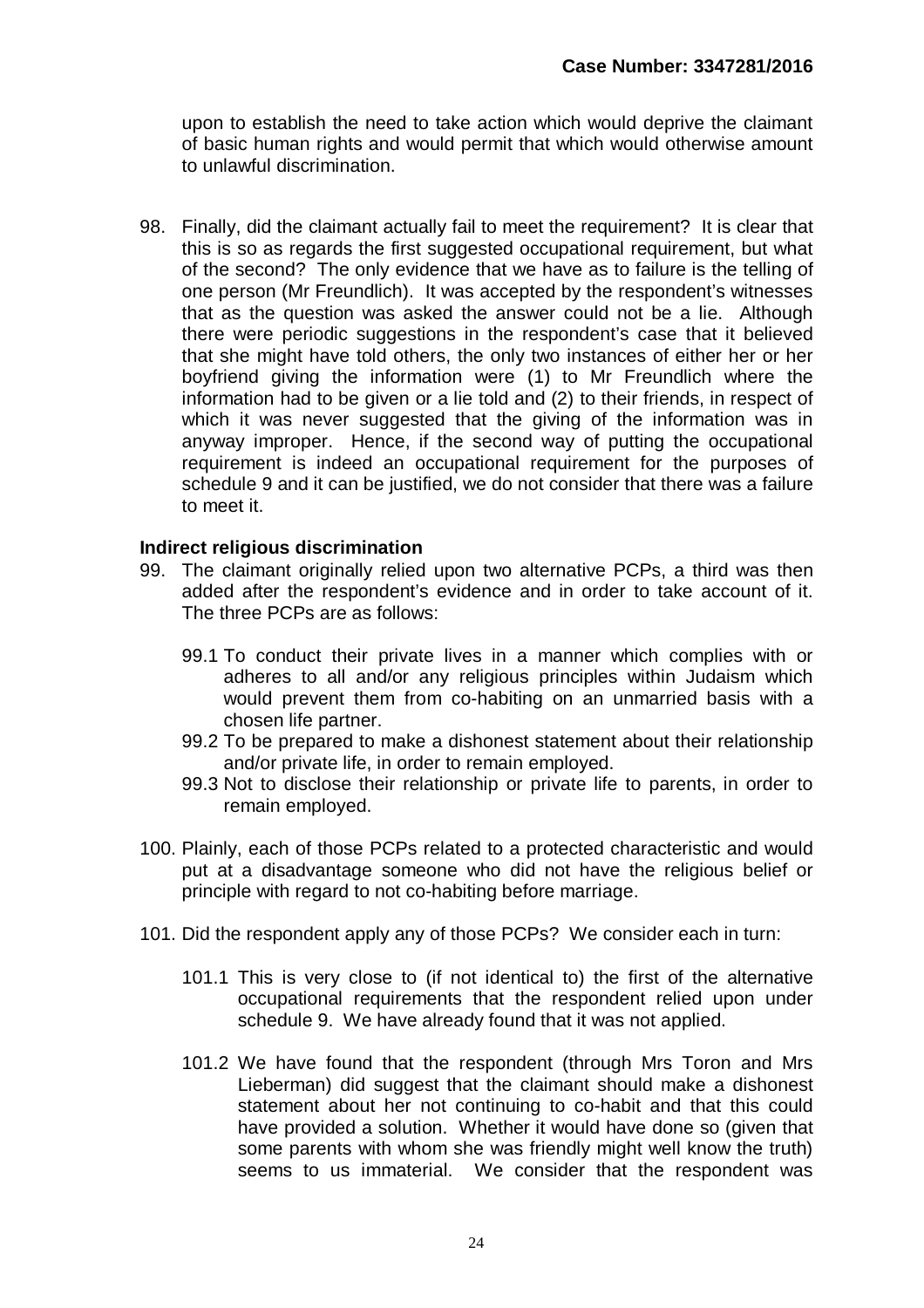indicating that this was a way of keeping her job. Hence this PCP was applied.

- 101.3 The third suggested PCP is similar, in all material respects, to the second alternative occupational requirement relied upon. We do not consider that it was applied. The first time that the matter arose was after the disclosure had already been made at the barbeque.
- 102. The same particular disadvantages, namely the detriments discussed above, are relied upon here. So far as material we have already set out our findings on them.
- 103. We now turn to justification. We have already considered the specific justification defence provided by schedule 9. We have found the only PCP to be applied to be the second of those advanced. It is repugnant to generally accepted standards of morality to require someone to lie, especially about matters so concerned with their protected human rights. We doubt that such a requirement could be justified, save perhaps in the most exceptional circumstances involving threats to life and limb. In any event, no attempt was made to justify that PCP, its application being denied.
- 104. If we are wrong as to the application of either of the other suggested PCPs, could their application be justified? We consider not, for similar reasons to those set out when rejecting the defence in relation to schedule 9. Even assuming that a legitimate aim of protecting the ethos of the organisation could be established, we are not satisfied that either PCP would represent a proportionate means of achieving it. The respondent's own evidence shows that it could well be possible to do this by adjusting job duties, or relocating children to other classes, or even talking to the parents who were concerned. Furthermore, we do consider that the respondent has actually established the legitimacy of the stated aim, given that it was accepted that the religious belief of the parents of children at the school varied widely and we know that several had no objection to the claimant's co-habiting and few complained, even on the respondent's own case.

#### **Direct sex discrimination**

- 105. We consider that the burden of showing the respondent's conduct complained of to be unrelated to sex has become that of the respondent pursuant to section 136 of the 2010 Act. This is because we consider that we could conclude that the respondent had committed an act of sex discrimination from the following:
	- 105.1 The way the claimant was treated on 27 June. We have set out our findings on this meeting and concluded that Mrs Toron and Mrs Lieberman would not have so treated a man.
	- 105.2 Many of the comments those ladies made at the meeting were specifically related to women, referring to pregnancy outside marriage, questioning her about her age and intentions with regard to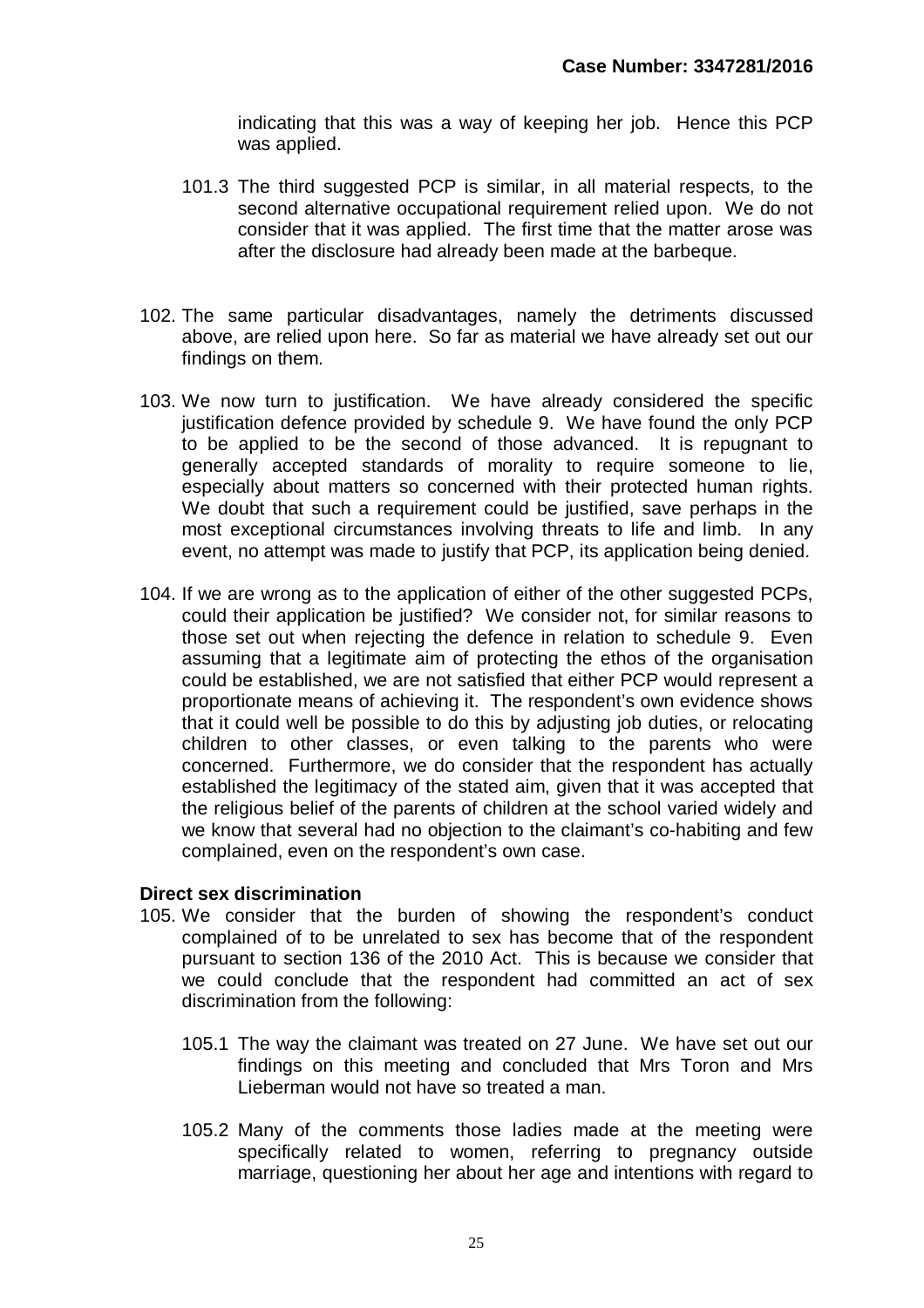child bearing, which matters the two ladies accepted they would not have raised with a man.

- 106. The respondent must then satisfy us that sex was in no way linked to these detriments. We look at each detriment separately:
	- 106.1 The burden is not satisfied. We consider that her sex was related to the decision to call the meeting. Mrs Toron and Mrs Lieberman wished to talk to the claimant, but as we have already found, it was not clear exactly what they wanted to talk about save that they wished to discuss her co-habitation, possible marriage and possible pregnancy and child bearing in general terms.
	- 106.2 The burden is satisfied for the same reason as set out in relation to the direct religious discrimination claim.
	- 106.3 The burden is not satisfied. Indeed, on our findings as to the content of the meeting we have concluded that a man would not have been so treated – many of the comments and questions were made and asked because the claimant was a woman.
	- 106.4 The burden is not satisfied. Our reasoning is the same as in respect of the direct religious discrimination claim. The meeting of 29 June is closely linked to that of 27 June and the content closely linked to the discriminatory conduct displayed at that meeting.
	- 106.5 Our conclusions and reasoning are the same as before.
	- 106.6 We find the burden to be satisfied our reasoning is the same as that in respect of this detriment when considered in the context of the other direct discrimination claim.
	- 106.7 The burden is not satisfied. The dismissal is related to the claimant's attitude to co-habitation and her response to the respondent's concerns raised on 27 June, both on that date and 29 June the contents of the meetings cannot be shown to be unrelated to the claimant's sex.
	- 106.8 The burden is not satisfied our reasoning is materially the same as in respect of this detriment as set out when considering it in relation to the other direct discrimination claim.

#### **Harassment**

107. We have set out above our findings as to whether the statements made on 27 and 29 June relied upon as acts of harassment were made. The remaining alleged acts of harassment are in writing. In effect, the claimant relies upon the conduct already relied upon as amounting to detriments.